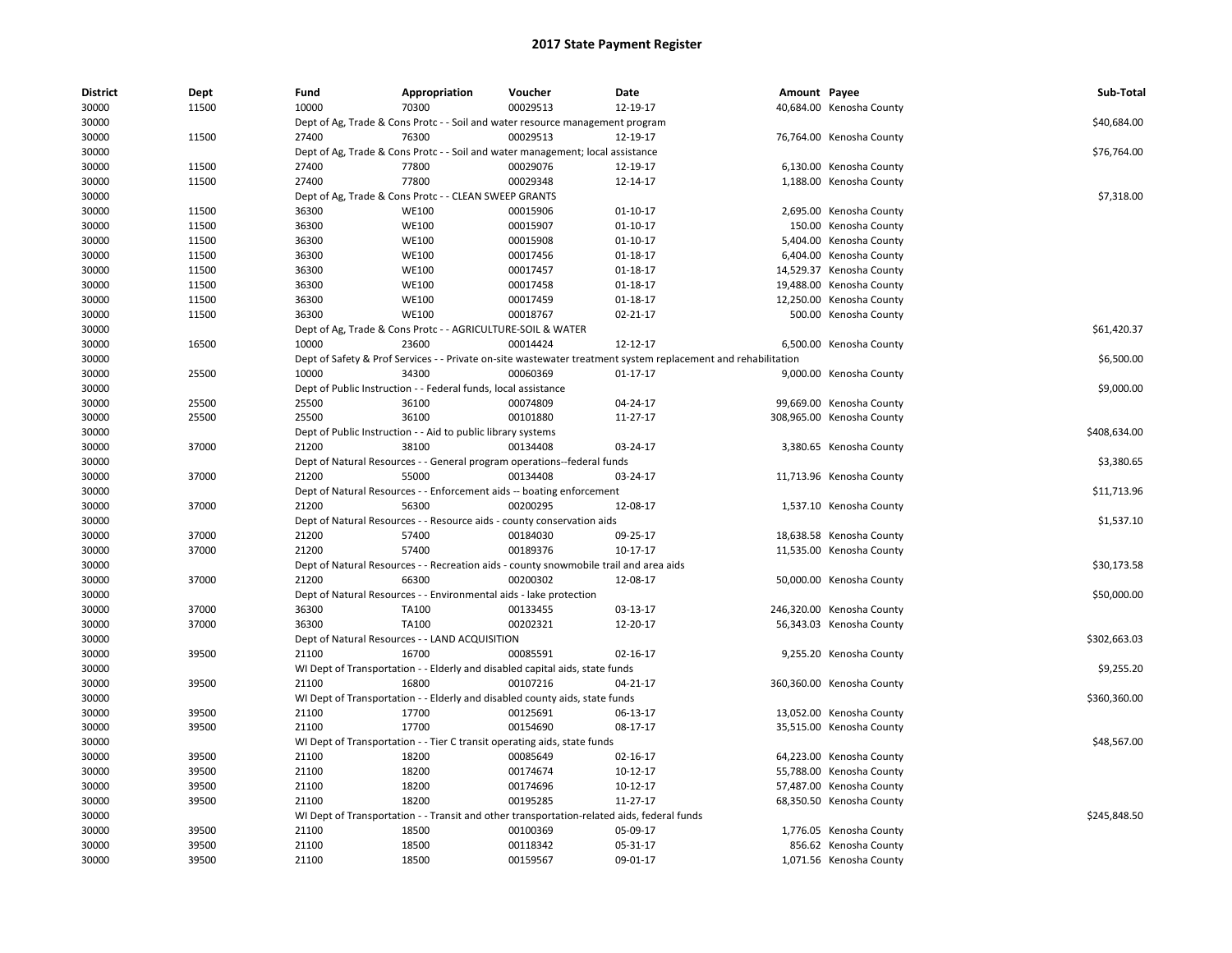| <b>District</b> | Dept  | Fund  | Appropriation                                                                                        | Voucher  | Date           | Amount Payee |                             | Sub-Total      |
|-----------------|-------|-------|------------------------------------------------------------------------------------------------------|----------|----------------|--------------|-----------------------------|----------------|
| 30000           | 39500 | 21100 | 18500                                                                                                | 00165298 | 09-18-17       |              | 5,782.90 Kenosha County     |                |
| 30000           |       |       | WI Dept of Transportation - - Highway safety, local assistance, federal funds                        |          |                |              |                             | \$9,487.13     |
| 30000           | 39500 | 21100 | 19000                                                                                                | 00065426 | 01-03-17       |              | 698,584.13 Kenosha County   |                |
| 30000           | 39500 | 21100 | 19000                                                                                                | 00133975 | 07-03-17       |              | 1,397,168.26 Kenosha County |                |
| 30000           | 39500 | 21100 | 19000                                                                                                | 00169241 | 10-02-17       |              | 698,584.13 Kenosha County   |                |
| 30000           |       |       | WI Dept of Transportation - - Transportation aids to counties, state funds                           |          |                |              |                             | \$2,794,336.52 |
| 30000           | 39500 | 21100 | 27800                                                                                                | 00072175 | $01-10-17$     |              | 229,054.22 Kenosha County   |                |
| 30000           | 39500 | 21100 | 27800                                                                                                | 00200764 | 12-13-17       |              | 2,213.52 Kenosha County     |                |
| 30000           |       |       | WI Dept of Transportation - - Local roads improvement program, state funds                           |          |                |              |                             | \$231,267.74   |
| 30000           | 39500 | 21100 | 27900                                                                                                | 00147992 | 07-27-17       |              | 1,995.35 Kenosha County     |                |
| 30000           |       |       | WI Dept of Transportation - - Congestion mitigation and air quality improvement, local funds         |          |                |              |                             | \$1,995.35     |
| 30000           | 39500 | 21100 | 36300                                                                                                | 00063930 | 12-16-16       |              | 25.00 Kenosha County        |                |
| 30000           | 39500 | 21100 | 36300                                                                                                | 00078990 | 01-26-17       |              | 33.00 Kenosha County        |                |
| 30000           | 39500 | 21100 | 36300                                                                                                | 00086580 | 02-16-17       |              | 17.00 Kenosha County        |                |
| 30000           | 39500 | 21100 | 36300                                                                                                | 00120429 | 05-23-17       |              | 10.00 Kenosha County        |                |
| 30000           | 39500 | 21100 | 36300                                                                                                | 00174005 | 10-04-17       |              | 90.00 Kenosha County        |                |
| 30000           | 39500 | 21100 | 36300                                                                                                | 00192970 | 11-16-17       |              | 57.00 Kenosha County        |                |
| 30000           |       |       | WI Dept of Transportation - - State highway rehabilitation, state funds                              |          |                |              |                             | \$232.00       |
| 30000           | 39500 | 21100 | 96100                                                                                                | 00200207 | 12-13-17       |              | 42,900.30 Kenosha County    |                |
| 30000           |       |       | WI Dept of Transportation - - Highways, bridges and local transportation assistance clearing account |          |                |              |                             | \$42,900.30    |
| 30000           | 39500 | 21100 | 36800                                                                                                | 00069809 | 01-01-17       |              | 212,858.32 Kenosha County   |                |
| 30000           | 39500 | 21100 | 36800                                                                                                | 00070585 | 01-04-17       |              | 2,610.68 Kenosha County     |                |
| 30000           | 39500 | 21100 | 36800                                                                                                | 00070591 | 01-04-17       |              | 196,486.50 Kenosha County   |                |
| 30000           | 39500 | 21100 | 36800                                                                                                | 00088020 | 02-21-17       |              | 21,940.83 Kenosha County    |                |
| 30000           | 39500 | 21100 | 36800                                                                                                | 00094200 | 03-16-17       |              | 45,596.80 Kenosha County    |                |
| 30000           | 39500 | 21100 | 36800                                                                                                | 00101668 | 04-06-17       |              | 321,415.98 Kenosha County   |                |
| 30000           | 39500 | 21100 | 36800                                                                                                | 00101668 | 04-01-17       |              | 5,584.40 Kenosha County     |                |
| 30000           | 39500 | 21100 | 36800                                                                                                | 00095123 | 03-17-17       |              | 242,041.40 Kenosha County   |                |
| 30000           | 39500 | 21100 | 36800                                                                                                | 00095123 | 03-15-17       |              | 3,211.11 Kenosha County     |                |
| 30000           | 39500 | 21100 | 36800                                                                                                | 00109799 | 04-28-17       |              | 376,087.33 Kenosha County   |                |
| 30000           | 39500 | 21100 | 36800                                                                                                | 00109799 | 04-26-17       |              | 3,564.00 Kenosha County     |                |
| 30000           | 39500 | 21100 | 36800                                                                                                | 00130366 | 06-22-17       |              | 444,063.45 Kenosha County   |                |
| 30000           | 39500 | 21100 | 36800                                                                                                | 00130366 | 06-20-17       |              | 5,222.60 Kenosha County     |                |
| 30000           | 39500 | 21100 | 36800                                                                                                | 00150256 | 08-09-17       |              | 319,133.66 Kenosha County   |                |
| 30000           | 39500 | 21100 | 36800                                                                                                | 00150256 | 08-02-17       |              | 4,127.09 Kenosha County     |                |
| 30000           | 39500 | 21100 | 36800                                                                                                | 00151242 | 08-10-17       |              | 240,929.34 Kenosha County   |                |
| 30000           | 39500 | 21100 | 36800                                                                                                | 00151242 | 08-04-17       |              | 4,877.24 Kenosha County     |                |
| 30000           | 39500 | 21100 | 36800                                                                                                | 00163010 | 09-13-17       |              | 196,751.84 Kenosha County   |                |
| 30000           | 39500 | 21100 | 36800                                                                                                | 00163010 | 09-11-17       |              | 2,457.05 Kenosha County     |                |
| 30000           | 39500 | 21100 | 36800                                                                                                | 00176680 | $10-10-17$     |              | 187,285.03 Kenosha County   |                |
| 30000           | 39500 | 21100 | 36800                                                                                                | 00176680 | 10-09-17       |              | 10,619.63 Kenosha County    |                |
| 30000           | 39500 | 21100 | 36800                                                                                                | 00191755 | 11-15-17       |              | 197,471.17 Kenosha County   |                |
| 30000           | 39500 | 21100 | 36800                                                                                                | 00191755 | 11-13-17       |              | 5,796.74 Kenosha County     |                |
| 30000           | 39500 | 21100 | 36800                                                                                                | 00198822 | 12-08-17       |              | 171,554.96 Kenosha County   |                |
| 30000           | 39500 | 21100 | 36800                                                                                                | 00198822 | 12-06-17       |              | 2,905.72 Kenosha County     |                |
| 30000           | 39500 | 21100 | 36800                                                                                                | 00081094 | 02-01-17       |              | 568,333.85 Kenosha County   |                |
| 30000           |       |       | WI Dept of Transportation - - Routine maintenance activities, state funds                            |          |                |              |                             | \$3,792,926.72 |
| 30000           | 39500 | 21100 | 27600                                                                                                | 00070591 | 01-04-17       |              | 1,015.87 Kenosha County     |                |
| 30000           | 39500 | 21100 | 27600                                                                                                | 00109799 | 04-26-17       |              | 143.26 Kenosha County       |                |
| 30000           |       |       | WI Dept of Transportation - - Local transportation facility improvement assistance, local funds      |          |                |              |                             | \$1,159.13     |
| 30000           | 39500 | 21100 | 27000                                                                                                | 00072138 | $01 - 10 - 17$ |              | 272,476.49 Kenosha County   |                |
| 30000           |       |       | WI Dept of Transportation - - Local roads improvement program. discretionary grants, state funds     |          |                |              |                             | \$272,476.49   |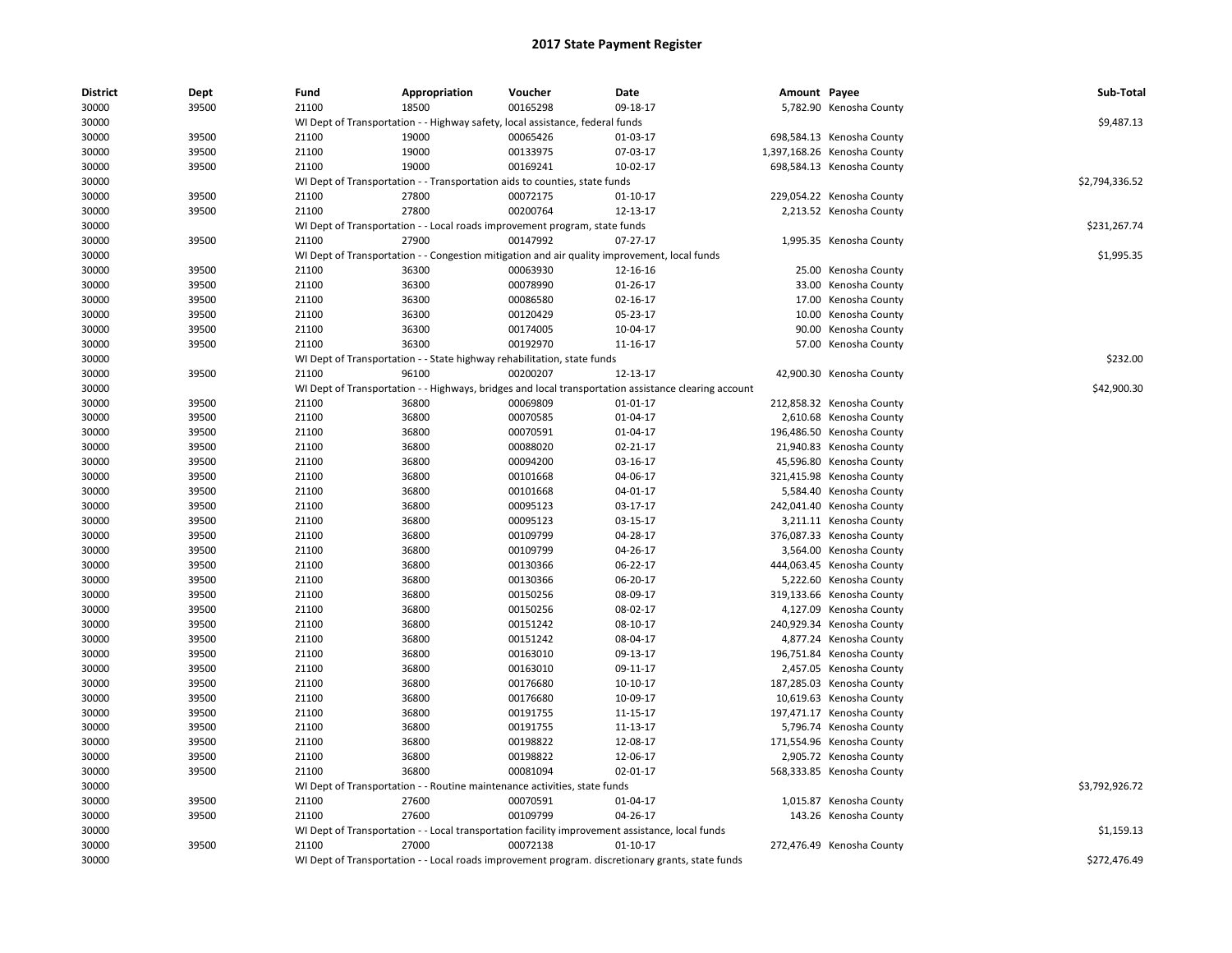| <b>District</b> | Dept  | Fund  | Appropriation                                                       | Voucher                                                                      | Date                                                                                                                                          | Amount Payee |                             | Sub-Total       |
|-----------------|-------|-------|---------------------------------------------------------------------|------------------------------------------------------------------------------|-----------------------------------------------------------------------------------------------------------------------------------------------|--------------|-----------------------------|-----------------|
| 30000           | 39500 | 21100 | 26000                                                               | 00108273                                                                     | 04-20-17                                                                                                                                      |              | 435,500.00 Kenosha County   |                 |
| 30000           |       |       |                                                                     |                                                                              | WI Dept of Transportation - - Transportation facilities economic assistance and development, state funds                                      |              |                             | \$435,500.00    |
| 30000           | 39500 | 21100 | 28900                                                               | 00147992                                                                     | $07-27-17$                                                                                                                                    |              | 7,981.41 Kenosha County     |                 |
| 30000           |       |       |                                                                     |                                                                              | WI Dept of Transportation - - Congestion mitigation and air quality improvement, federal funds                                                |              |                             | \$7,981.41      |
| 30000           | 41000 | 10000 | 11600                                                               | 00167905                                                                     | 11-07-17                                                                                                                                      |              | 275,050.22 Kenosha County   |                 |
| 30000           |       |       |                                                                     |                                                                              | Department of Corrections - - Reimbursing counties for probation, extended supervision and parole holds                                       |              |                             | \$275,050.22    |
| 30000           | 43500 | 10000 | 10700                                                               | 00120387                                                                     | 04-13-17                                                                                                                                      |              | 2,407.25 Kenosha County     |                 |
| 30000           | 43500 | 10000 | 10700                                                               | 00131114                                                                     | 06-07-17                                                                                                                                      |              | 55.33 Kenosha County        |                 |
| 30000           |       |       |                                                                     | Department of Health Services - - Public health dispensaries and drugs       |                                                                                                                                               |              |                             | \$2,462.58      |
| 30000           | 43500 | 10000 | 15000                                                               | 00106242                                                                     | 02-09-17                                                                                                                                      |              | 335.38 Kenosha County       |                 |
| 30000           | 43500 | 10000 | 15000                                                               | 00147475                                                                     | 08-07-17                                                                                                                                      |              | 880.58 Kenosha County       |                 |
| 30000           |       |       | Department of Health Services - - Federal project aids              |                                                                              |                                                                                                                                               |              |                             | \$1,215.96      |
| 30000           | 43500 | 10000 | 41400                                                               | 00104893                                                                     | 02-02-17                                                                                                                                      |              | 357,977.00 Kenosha County   |                 |
| 30000           |       |       | Department of Health Services - - Income maintenance                |                                                                              |                                                                                                                                               |              |                             | \$357,977.00    |
| 30000           | 43500 | 10000 | 46800                                                               | 00165487                                                                     | 10-30-17                                                                                                                                      |              | 725,381.00 Kenosha County   |                 |
| 30000           |       |       | Department of Health Services - - Interagency and intra-agency aids |                                                                              |                                                                                                                                               |              |                             | \$725,381.00    |
| 30000           | 43500 | 10000 | 00000                                                               | 90708                                                                        | 01-02-17                                                                                                                                      |              | 564,034.00 Kenosha County   |                 |
| 30000           | 43500 | 10000 | 00000                                                               | 90710                                                                        | 02-01-17                                                                                                                                      |              | 414,291.00 Kenosha County   |                 |
| 30000           | 43500 | 10000 | 00000                                                               | 90711                                                                        | 03-01-17                                                                                                                                      |              | 788,120.00 Kenosha County   |                 |
| 30000           | 43500 | 10000 | 00000                                                               | 90715                                                                        | 05-01-17                                                                                                                                      |              | 1,461,539.00 Kenosha County |                 |
| 30000           | 43500 | 10000 | 00000                                                               | 90716                                                                        | 06-01-17                                                                                                                                      |              | 942,469.00 Kenosha County   |                 |
| 30000           | 43500 | 10000 | 00000                                                               | 90800                                                                        | 07-01-17                                                                                                                                      |              | 1,422,327.00 Kenosha County |                 |
| 30000           | 43500 | 10000 | 00000                                                               | 90801                                                                        | 08-01-17                                                                                                                                      |              | 2,441,352.00 Kenosha County |                 |
| 30000           | 43500 | 10000 | 00000                                                               | 90802                                                                        | 09-01-17                                                                                                                                      |              | 1,864,006.00 Kenosha County |                 |
| 30000           | 43500 | 10000 | 00000                                                               | 90805                                                                        | 10-02-17                                                                                                                                      |              | 2,226,598.00 Kenosha County |                 |
| 30000           | 43500 | 10000 | 00000                                                               | 90806                                                                        | 11-01-17                                                                                                                                      |              | 783,741.00 Kenosha County   |                 |
| 30000           | 43500 | 10000 | 00000                                                               | 90807                                                                        | 12-01-17                                                                                                                                      |              | 893,324.00 Kenosha County   |                 |
| 30000           | 43500 | 10000 | 00000                                                               | 90713                                                                        | 04-01-17                                                                                                                                      |              | 976,789.00 Kenosha County   |                 |
| 30000           |       |       | Department of Health Services - - State/Federal Aids                |                                                                              |                                                                                                                                               |              |                             | \$14,778,590.00 |
| 30000           | 45500 | 10000 | 22100                                                               | 00035911                                                                     | 10-13-17                                                                                                                                      |              | 10,700.00 Kenosha County    |                 |
| 30000           |       |       |                                                                     | Department of Justice - - Crime laboratories; deoxyribonucleic acid analysis |                                                                                                                                               |              |                             | \$10,700.00     |
| 30000           | 45500 | 10000 | 23100                                                               | 00023496                                                                     | 02-09-17                                                                                                                                      |              | 25,431.64 Kenosha County    |                 |
| 30000           | 45500 | 10000 | 23100                                                               | 00038436                                                                     | 12-06-17                                                                                                                                      |              | 40,480.00 Kenosha County    |                 |
| 30000           | 45500 | 10000 | 23100                                                               | 00038852                                                                     | 12-12-17                                                                                                                                      |              | 160.00 Kenosha County       |                 |
| 30000           |       |       |                                                                     | Department of Justice - - Law enforcement training fund, local assistance    |                                                                                                                                               |              |                             | \$66,071.64     |
| 30000           | 45500 | 10000 | 24100                                                               | 00022250                                                                     | 01-19-17                                                                                                                                      |              | 1,207.27 Kenosha County     |                 |
| 30000           | 45500 | 10000 | 24100                                                               | 00031859                                                                     | 07-21-17                                                                                                                                      |              | 2,130.74 Kenosha County     |                 |
| 30000           | 45500 | 10000 | 24100                                                               | 00031862                                                                     | 07-21-17                                                                                                                                      |              | 1,335.00 Kenosha County     |                 |
| 30000           | 45500 | 10000 | 24100                                                               | 00036225                                                                     | 10-17-17                                                                                                                                      |              | 4,424.73 Kenosha County     |                 |
| 30000           |       |       | Department of Justice - - Federal aid, state operations             |                                                                              |                                                                                                                                               |              |                             | \$9,097.74      |
| 30000           | 45500 | 10000 | 25100                                                               | 00024191                                                                     | $02 - 22 - 17$                                                                                                                                |              | 32,628.89 Kenosha County    |                 |
| 30000           |       |       | Department of Justice - - Federal aid, local assistance             |                                                                              |                                                                                                                                               |              |                             | \$32,628.89     |
| 30000           | 45500 | 10000 | 27100                                                               | 00023465                                                                     | 02-09-17                                                                                                                                      |              | 15,893.00 Kenosha County    |                 |
| 30000           | 45500 | 10000 | 27100                                                               | 00031604                                                                     | 07-19-17                                                                                                                                      |              | 16,827.02 Kenosha County    |                 |
| 30000           | 45500 | 10000 | 27100                                                               | 00034400                                                                     | 09-15-17                                                                                                                                      |              | 16,555.45 Kenosha County    |                 |
| 30000           | 45500 | 10000 | 27100                                                               | 00036211                                                                     | 10-23-17                                                                                                                                      |              | 18,811.54 Kenosha County    |                 |
| 30000           |       |       |                                                                     |                                                                              |                                                                                                                                               |              |                             | \$68.087.01     |
|                 |       |       |                                                                     |                                                                              | Department of Justice - - Alternatives to prosecution and incarceration for persons who use alcohol or other drugs; presentencing assessments |              |                             |                 |
| 30000           | 45500 | 10000 | 27800                                                               | 00023103                                                                     | 02-02-17                                                                                                                                      |              | 29,053.00 Kenosha County    |                 |
| 30000           | 45500 | 10000 | 27800                                                               | 00028685                                                                     | 05-25-17                                                                                                                                      |              | 16,737.00 Kenosha County    |                 |
| 30000           | 45500 | 10000 | 27800                                                               | 00033444                                                                     | 08-24-17                                                                                                                                      |              | 46,869.00 Kenosha County    |                 |
| 30000           | 45500 | 10000 | 27800                                                               | 00037677                                                                     | 11-16-17                                                                                                                                      |              | 36,416.00 Kenosha County    |                 |
| 30000           |       |       | Department of Justice - - Youth diversion program                   |                                                                              |                                                                                                                                               |              |                             | \$129,075.00    |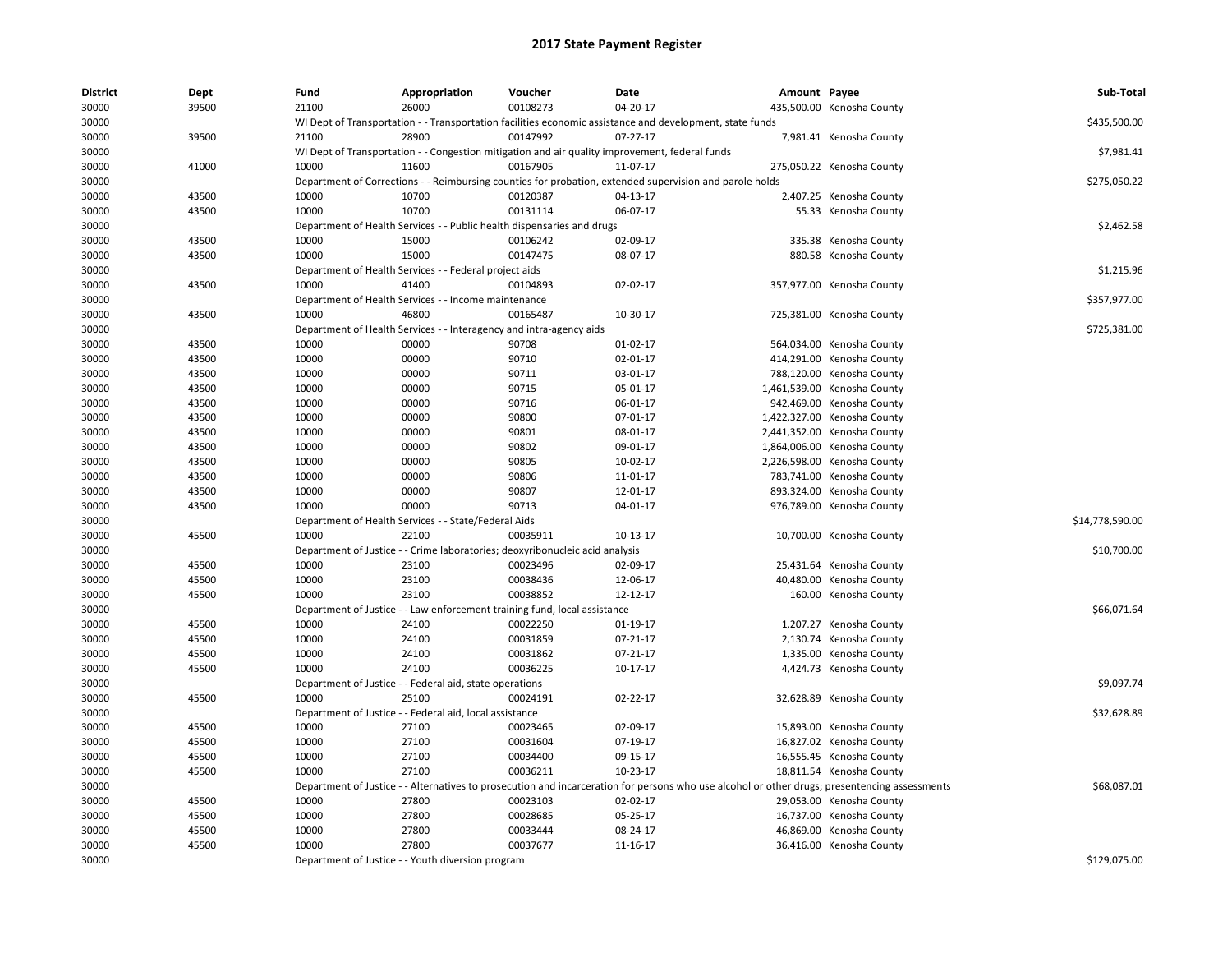| 30000<br>10000<br>28400<br>00037771<br>1,273.99 Kenosha County<br>45500<br>11-21-17<br>30000<br>Department of Justice - - Internet Crimes Against Childr<br>\$1,273.99<br>30000<br>45500<br>10000<br>53200<br>00024963<br>03-03-17<br>122,767.94 Kenosha County<br>10000<br>53200<br>00031708<br>07-20-17<br>30000<br>45500<br>127,483.01 Kenosha County<br>\$250,250.95<br>30000<br>Department of Justice - - Crime victim and witness assistance surcharge, general services<br>30800<br>00021622<br>30000<br>46500<br>10000<br>02-06-17<br>533.90 Kenosha County<br>\$533.90<br>30000<br>Department of Military Affairs - - Emergency response equipment<br>30000<br>46500<br>10000<br>00030317<br>08-11-17<br>34200<br>3,519.24 Kenosha County<br>10000<br>34200<br>00030725<br>30000<br>46500<br>08-23-17<br>43,440.76 Kenosha County<br>00034829<br>30000<br>10000<br>34200<br>11-24-17<br>22,500.00 Kenosha County<br>46500<br>Department of Military Affairs - - Federal aid, local assistance<br>\$69,460.00<br>30000<br>36400<br>00027683<br>30000<br>46500<br>27200<br>06-14-17<br>15,889.87 Kenosha County<br>30000<br>Department of Military Affairs - - Division of emergency management; petroleum inspection fund<br>\$15,889.87<br>15200<br>12700<br>00024197<br>01-24-17<br>30000<br>48500<br>810.54 Kenosha County<br>15200<br>12700<br>00031956<br>06-29-17<br>30000<br>48500<br>489.46 Kenosha County<br>30000<br>Department of Veterans Affairs - - Grants to counties<br>\$1,300.00<br>30000<br>48500<br>58200<br>26700<br>00024197<br>$01 - 24 - 17$<br>3,647.47 Kenosha County<br>58200<br>26700<br>30000<br>48500<br>00031956<br>06-29-17<br>2,202.53 Kenosha County<br>Department of Veterans Affairs - - County grants<br>\$5,850.00<br>30000<br>30000<br>48500<br>58300<br>37000<br>00024197<br>01-24-17<br>3,647.47 Kenosha County<br>58300<br>37000<br>00031956<br>06-29-17<br>30000<br>48500<br>2,202.53 Kenosha County<br>30000<br>Department of Veterans Affairs - - County grants<br>\$5,850.00<br>30000<br>50500<br>10000<br>15500<br>00040176<br>01-18-17<br>23,672.00 Kenosha County<br>10000<br>15500<br>00041376<br>$01 - 31 - 17$<br>15,753.00 Kenosha County<br>30000<br>50500<br>30000<br>50500<br>10000<br>15500<br>00046136<br>03-29-17<br>14,479.00 Kenosha County<br>30000<br>50500<br>10000<br>15500<br>00047652<br>04-17-17<br>14,150.00 Kenosha County<br>30000<br>50500<br>10000<br>15500<br>00048892<br>05-01-17<br>15,367.00 Kenosha County<br>10000<br>15500<br>00050388<br>30000<br>50500<br>05-16-17<br>17,859.00 Kenosha County<br>30000<br>50500<br>10000<br>15500<br>00054251<br>06-30-17<br>22,529.40 Kenosha County<br>30000<br>50500<br>10000<br>15500<br>00056698<br>07-31-17<br>6,030.00 Kenosha County<br>10000<br>15500<br>00058911<br>08-29-17<br>30000<br>50500<br>9,391.00 Kenosha County<br>10000<br>00063999<br>30000<br>50500<br>15500<br>10-31-17<br>12,269.00 Kenosha County<br>30000<br>10000<br>15500<br>00066432<br>11-29-17<br>16,233.00 Kenosha County<br>50500<br>10000<br>00067475<br>30000<br>50500<br>15500<br>12-15-17<br>355.01 Kenosha County<br>10000<br>15500<br>00068719<br>30000<br>50500<br>12-29-17<br>30,108.00 Kenosha County<br>\$198,195.41<br>30000<br>Department of Administration -<br>- Federal aid; local assistance<br>30000<br>50500<br>23500<br>37100<br>00040176<br>01-18-17<br>14,333.00 Kenosha County<br>23500<br>37100<br>00041376<br>01-31-17<br>30000<br>50500<br>18,468.00 Kenosha County<br>30000<br>50500<br>23500<br>37100<br>00046136<br>03-29-17<br>15,202.00 Kenosha County<br>30000<br>50500<br>23500<br>37100<br>00047652<br>04-17-17<br>14,460.00 Kenosha County<br>30000<br>23500<br>37100<br>00048892<br>05-01-17<br>13,627.00 Kenosha County<br>50500<br>30000<br>50500<br>23500<br>37100<br>00050388<br>05-16-17<br>10,916.00 Kenosha County<br>30000<br>50500<br>23500<br>37100<br>00054251<br>06-30-17<br>11,435.00 Kenosha County<br>23500<br>37100<br>00056698<br>10,927.00 Kenosha County<br>30000<br>50500<br>07-31-17<br>50500<br>23500<br>00058911<br>30000<br>37100<br>08-29-17<br>8,726.00 Kenosha County | <b>District</b> | Dept | Fund | Appropriation | Voucher | Date | Amount Payee | Sub-Total |
|--------------------------------------------------------------------------------------------------------------------------------------------------------------------------------------------------------------------------------------------------------------------------------------------------------------------------------------------------------------------------------------------------------------------------------------------------------------------------------------------------------------------------------------------------------------------------------------------------------------------------------------------------------------------------------------------------------------------------------------------------------------------------------------------------------------------------------------------------------------------------------------------------------------------------------------------------------------------------------------------------------------------------------------------------------------------------------------------------------------------------------------------------------------------------------------------------------------------------------------------------------------------------------------------------------------------------------------------------------------------------------------------------------------------------------------------------------------------------------------------------------------------------------------------------------------------------------------------------------------------------------------------------------------------------------------------------------------------------------------------------------------------------------------------------------------------------------------------------------------------------------------------------------------------------------------------------------------------------------------------------------------------------------------------------------------------------------------------------------------------------------------------------------------------------------------------------------------------------------------------------------------------------------------------------------------------------------------------------------------------------------------------------------------------------------------------------------------------------------------------------------------------------------------------------------------------------------------------------------------------------------------------------------------------------------------------------------------------------------------------------------------------------------------------------------------------------------------------------------------------------------------------------------------------------------------------------------------------------------------------------------------------------------------------------------------------------------------------------------------------------------------------------------------------------------------------------------------------------------------------------------------------------------------------------------------------------------------------------------------------------------------------------------------------------------------------------------------------------------------------------------------------------------------------------------------------------------------------------------------------------------------------------------------------------------------------------------------------------------------------------------------------------------------------------------------------------------------------------------------------------------------------------------------------------------------------------------------------------------------------------------------------------------------------------------------------------------------------------------------------------------------------------|-----------------|------|------|---------------|---------|------|--------------|-----------|
|                                                                                                                                                                                                                                                                                                                                                                                                                                                                                                                                                                                                                                                                                                                                                                                                                                                                                                                                                                                                                                                                                                                                                                                                                                                                                                                                                                                                                                                                                                                                                                                                                                                                                                                                                                                                                                                                                                                                                                                                                                                                                                                                                                                                                                                                                                                                                                                                                                                                                                                                                                                                                                                                                                                                                                                                                                                                                                                                                                                                                                                                                                                                                                                                                                                                                                                                                                                                                                                                                                                                                                                                                                                                                                                                                                                                                                                                                                                                                                                                                                                                                                                                                  |                 |      |      |               |         |      |              |           |
|                                                                                                                                                                                                                                                                                                                                                                                                                                                                                                                                                                                                                                                                                                                                                                                                                                                                                                                                                                                                                                                                                                                                                                                                                                                                                                                                                                                                                                                                                                                                                                                                                                                                                                                                                                                                                                                                                                                                                                                                                                                                                                                                                                                                                                                                                                                                                                                                                                                                                                                                                                                                                                                                                                                                                                                                                                                                                                                                                                                                                                                                                                                                                                                                                                                                                                                                                                                                                                                                                                                                                                                                                                                                                                                                                                                                                                                                                                                                                                                                                                                                                                                                                  |                 |      |      |               |         |      |              |           |
|                                                                                                                                                                                                                                                                                                                                                                                                                                                                                                                                                                                                                                                                                                                                                                                                                                                                                                                                                                                                                                                                                                                                                                                                                                                                                                                                                                                                                                                                                                                                                                                                                                                                                                                                                                                                                                                                                                                                                                                                                                                                                                                                                                                                                                                                                                                                                                                                                                                                                                                                                                                                                                                                                                                                                                                                                                                                                                                                                                                                                                                                                                                                                                                                                                                                                                                                                                                                                                                                                                                                                                                                                                                                                                                                                                                                                                                                                                                                                                                                                                                                                                                                                  |                 |      |      |               |         |      |              |           |
|                                                                                                                                                                                                                                                                                                                                                                                                                                                                                                                                                                                                                                                                                                                                                                                                                                                                                                                                                                                                                                                                                                                                                                                                                                                                                                                                                                                                                                                                                                                                                                                                                                                                                                                                                                                                                                                                                                                                                                                                                                                                                                                                                                                                                                                                                                                                                                                                                                                                                                                                                                                                                                                                                                                                                                                                                                                                                                                                                                                                                                                                                                                                                                                                                                                                                                                                                                                                                                                                                                                                                                                                                                                                                                                                                                                                                                                                                                                                                                                                                                                                                                                                                  |                 |      |      |               |         |      |              |           |
|                                                                                                                                                                                                                                                                                                                                                                                                                                                                                                                                                                                                                                                                                                                                                                                                                                                                                                                                                                                                                                                                                                                                                                                                                                                                                                                                                                                                                                                                                                                                                                                                                                                                                                                                                                                                                                                                                                                                                                                                                                                                                                                                                                                                                                                                                                                                                                                                                                                                                                                                                                                                                                                                                                                                                                                                                                                                                                                                                                                                                                                                                                                                                                                                                                                                                                                                                                                                                                                                                                                                                                                                                                                                                                                                                                                                                                                                                                                                                                                                                                                                                                                                                  |                 |      |      |               |         |      |              |           |
|                                                                                                                                                                                                                                                                                                                                                                                                                                                                                                                                                                                                                                                                                                                                                                                                                                                                                                                                                                                                                                                                                                                                                                                                                                                                                                                                                                                                                                                                                                                                                                                                                                                                                                                                                                                                                                                                                                                                                                                                                                                                                                                                                                                                                                                                                                                                                                                                                                                                                                                                                                                                                                                                                                                                                                                                                                                                                                                                                                                                                                                                                                                                                                                                                                                                                                                                                                                                                                                                                                                                                                                                                                                                                                                                                                                                                                                                                                                                                                                                                                                                                                                                                  |                 |      |      |               |         |      |              |           |
|                                                                                                                                                                                                                                                                                                                                                                                                                                                                                                                                                                                                                                                                                                                                                                                                                                                                                                                                                                                                                                                                                                                                                                                                                                                                                                                                                                                                                                                                                                                                                                                                                                                                                                                                                                                                                                                                                                                                                                                                                                                                                                                                                                                                                                                                                                                                                                                                                                                                                                                                                                                                                                                                                                                                                                                                                                                                                                                                                                                                                                                                                                                                                                                                                                                                                                                                                                                                                                                                                                                                                                                                                                                                                                                                                                                                                                                                                                                                                                                                                                                                                                                                                  |                 |      |      |               |         |      |              |           |
|                                                                                                                                                                                                                                                                                                                                                                                                                                                                                                                                                                                                                                                                                                                                                                                                                                                                                                                                                                                                                                                                                                                                                                                                                                                                                                                                                                                                                                                                                                                                                                                                                                                                                                                                                                                                                                                                                                                                                                                                                                                                                                                                                                                                                                                                                                                                                                                                                                                                                                                                                                                                                                                                                                                                                                                                                                                                                                                                                                                                                                                                                                                                                                                                                                                                                                                                                                                                                                                                                                                                                                                                                                                                                                                                                                                                                                                                                                                                                                                                                                                                                                                                                  |                 |      |      |               |         |      |              |           |
|                                                                                                                                                                                                                                                                                                                                                                                                                                                                                                                                                                                                                                                                                                                                                                                                                                                                                                                                                                                                                                                                                                                                                                                                                                                                                                                                                                                                                                                                                                                                                                                                                                                                                                                                                                                                                                                                                                                                                                                                                                                                                                                                                                                                                                                                                                                                                                                                                                                                                                                                                                                                                                                                                                                                                                                                                                                                                                                                                                                                                                                                                                                                                                                                                                                                                                                                                                                                                                                                                                                                                                                                                                                                                                                                                                                                                                                                                                                                                                                                                                                                                                                                                  |                 |      |      |               |         |      |              |           |
|                                                                                                                                                                                                                                                                                                                                                                                                                                                                                                                                                                                                                                                                                                                                                                                                                                                                                                                                                                                                                                                                                                                                                                                                                                                                                                                                                                                                                                                                                                                                                                                                                                                                                                                                                                                                                                                                                                                                                                                                                                                                                                                                                                                                                                                                                                                                                                                                                                                                                                                                                                                                                                                                                                                                                                                                                                                                                                                                                                                                                                                                                                                                                                                                                                                                                                                                                                                                                                                                                                                                                                                                                                                                                                                                                                                                                                                                                                                                                                                                                                                                                                                                                  |                 |      |      |               |         |      |              |           |
|                                                                                                                                                                                                                                                                                                                                                                                                                                                                                                                                                                                                                                                                                                                                                                                                                                                                                                                                                                                                                                                                                                                                                                                                                                                                                                                                                                                                                                                                                                                                                                                                                                                                                                                                                                                                                                                                                                                                                                                                                                                                                                                                                                                                                                                                                                                                                                                                                                                                                                                                                                                                                                                                                                                                                                                                                                                                                                                                                                                                                                                                                                                                                                                                                                                                                                                                                                                                                                                                                                                                                                                                                                                                                                                                                                                                                                                                                                                                                                                                                                                                                                                                                  |                 |      |      |               |         |      |              |           |
|                                                                                                                                                                                                                                                                                                                                                                                                                                                                                                                                                                                                                                                                                                                                                                                                                                                                                                                                                                                                                                                                                                                                                                                                                                                                                                                                                                                                                                                                                                                                                                                                                                                                                                                                                                                                                                                                                                                                                                                                                                                                                                                                                                                                                                                                                                                                                                                                                                                                                                                                                                                                                                                                                                                                                                                                                                                                                                                                                                                                                                                                                                                                                                                                                                                                                                                                                                                                                                                                                                                                                                                                                                                                                                                                                                                                                                                                                                                                                                                                                                                                                                                                                  |                 |      |      |               |         |      |              |           |
|                                                                                                                                                                                                                                                                                                                                                                                                                                                                                                                                                                                                                                                                                                                                                                                                                                                                                                                                                                                                                                                                                                                                                                                                                                                                                                                                                                                                                                                                                                                                                                                                                                                                                                                                                                                                                                                                                                                                                                                                                                                                                                                                                                                                                                                                                                                                                                                                                                                                                                                                                                                                                                                                                                                                                                                                                                                                                                                                                                                                                                                                                                                                                                                                                                                                                                                                                                                                                                                                                                                                                                                                                                                                                                                                                                                                                                                                                                                                                                                                                                                                                                                                                  |                 |      |      |               |         |      |              |           |
|                                                                                                                                                                                                                                                                                                                                                                                                                                                                                                                                                                                                                                                                                                                                                                                                                                                                                                                                                                                                                                                                                                                                                                                                                                                                                                                                                                                                                                                                                                                                                                                                                                                                                                                                                                                                                                                                                                                                                                                                                                                                                                                                                                                                                                                                                                                                                                                                                                                                                                                                                                                                                                                                                                                                                                                                                                                                                                                                                                                                                                                                                                                                                                                                                                                                                                                                                                                                                                                                                                                                                                                                                                                                                                                                                                                                                                                                                                                                                                                                                                                                                                                                                  |                 |      |      |               |         |      |              |           |
|                                                                                                                                                                                                                                                                                                                                                                                                                                                                                                                                                                                                                                                                                                                                                                                                                                                                                                                                                                                                                                                                                                                                                                                                                                                                                                                                                                                                                                                                                                                                                                                                                                                                                                                                                                                                                                                                                                                                                                                                                                                                                                                                                                                                                                                                                                                                                                                                                                                                                                                                                                                                                                                                                                                                                                                                                                                                                                                                                                                                                                                                                                                                                                                                                                                                                                                                                                                                                                                                                                                                                                                                                                                                                                                                                                                                                                                                                                                                                                                                                                                                                                                                                  |                 |      |      |               |         |      |              |           |
|                                                                                                                                                                                                                                                                                                                                                                                                                                                                                                                                                                                                                                                                                                                                                                                                                                                                                                                                                                                                                                                                                                                                                                                                                                                                                                                                                                                                                                                                                                                                                                                                                                                                                                                                                                                                                                                                                                                                                                                                                                                                                                                                                                                                                                                                                                                                                                                                                                                                                                                                                                                                                                                                                                                                                                                                                                                                                                                                                                                                                                                                                                                                                                                                                                                                                                                                                                                                                                                                                                                                                                                                                                                                                                                                                                                                                                                                                                                                                                                                                                                                                                                                                  |                 |      |      |               |         |      |              |           |
|                                                                                                                                                                                                                                                                                                                                                                                                                                                                                                                                                                                                                                                                                                                                                                                                                                                                                                                                                                                                                                                                                                                                                                                                                                                                                                                                                                                                                                                                                                                                                                                                                                                                                                                                                                                                                                                                                                                                                                                                                                                                                                                                                                                                                                                                                                                                                                                                                                                                                                                                                                                                                                                                                                                                                                                                                                                                                                                                                                                                                                                                                                                                                                                                                                                                                                                                                                                                                                                                                                                                                                                                                                                                                                                                                                                                                                                                                                                                                                                                                                                                                                                                                  |                 |      |      |               |         |      |              |           |
|                                                                                                                                                                                                                                                                                                                                                                                                                                                                                                                                                                                                                                                                                                                                                                                                                                                                                                                                                                                                                                                                                                                                                                                                                                                                                                                                                                                                                                                                                                                                                                                                                                                                                                                                                                                                                                                                                                                                                                                                                                                                                                                                                                                                                                                                                                                                                                                                                                                                                                                                                                                                                                                                                                                                                                                                                                                                                                                                                                                                                                                                                                                                                                                                                                                                                                                                                                                                                                                                                                                                                                                                                                                                                                                                                                                                                                                                                                                                                                                                                                                                                                                                                  |                 |      |      |               |         |      |              |           |
|                                                                                                                                                                                                                                                                                                                                                                                                                                                                                                                                                                                                                                                                                                                                                                                                                                                                                                                                                                                                                                                                                                                                                                                                                                                                                                                                                                                                                                                                                                                                                                                                                                                                                                                                                                                                                                                                                                                                                                                                                                                                                                                                                                                                                                                                                                                                                                                                                                                                                                                                                                                                                                                                                                                                                                                                                                                                                                                                                                                                                                                                                                                                                                                                                                                                                                                                                                                                                                                                                                                                                                                                                                                                                                                                                                                                                                                                                                                                                                                                                                                                                                                                                  |                 |      |      |               |         |      |              |           |
|                                                                                                                                                                                                                                                                                                                                                                                                                                                                                                                                                                                                                                                                                                                                                                                                                                                                                                                                                                                                                                                                                                                                                                                                                                                                                                                                                                                                                                                                                                                                                                                                                                                                                                                                                                                                                                                                                                                                                                                                                                                                                                                                                                                                                                                                                                                                                                                                                                                                                                                                                                                                                                                                                                                                                                                                                                                                                                                                                                                                                                                                                                                                                                                                                                                                                                                                                                                                                                                                                                                                                                                                                                                                                                                                                                                                                                                                                                                                                                                                                                                                                                                                                  |                 |      |      |               |         |      |              |           |
|                                                                                                                                                                                                                                                                                                                                                                                                                                                                                                                                                                                                                                                                                                                                                                                                                                                                                                                                                                                                                                                                                                                                                                                                                                                                                                                                                                                                                                                                                                                                                                                                                                                                                                                                                                                                                                                                                                                                                                                                                                                                                                                                                                                                                                                                                                                                                                                                                                                                                                                                                                                                                                                                                                                                                                                                                                                                                                                                                                                                                                                                                                                                                                                                                                                                                                                                                                                                                                                                                                                                                                                                                                                                                                                                                                                                                                                                                                                                                                                                                                                                                                                                                  |                 |      |      |               |         |      |              |           |
|                                                                                                                                                                                                                                                                                                                                                                                                                                                                                                                                                                                                                                                                                                                                                                                                                                                                                                                                                                                                                                                                                                                                                                                                                                                                                                                                                                                                                                                                                                                                                                                                                                                                                                                                                                                                                                                                                                                                                                                                                                                                                                                                                                                                                                                                                                                                                                                                                                                                                                                                                                                                                                                                                                                                                                                                                                                                                                                                                                                                                                                                                                                                                                                                                                                                                                                                                                                                                                                                                                                                                                                                                                                                                                                                                                                                                                                                                                                                                                                                                                                                                                                                                  |                 |      |      |               |         |      |              |           |
|                                                                                                                                                                                                                                                                                                                                                                                                                                                                                                                                                                                                                                                                                                                                                                                                                                                                                                                                                                                                                                                                                                                                                                                                                                                                                                                                                                                                                                                                                                                                                                                                                                                                                                                                                                                                                                                                                                                                                                                                                                                                                                                                                                                                                                                                                                                                                                                                                                                                                                                                                                                                                                                                                                                                                                                                                                                                                                                                                                                                                                                                                                                                                                                                                                                                                                                                                                                                                                                                                                                                                                                                                                                                                                                                                                                                                                                                                                                                                                                                                                                                                                                                                  |                 |      |      |               |         |      |              |           |
|                                                                                                                                                                                                                                                                                                                                                                                                                                                                                                                                                                                                                                                                                                                                                                                                                                                                                                                                                                                                                                                                                                                                                                                                                                                                                                                                                                                                                                                                                                                                                                                                                                                                                                                                                                                                                                                                                                                                                                                                                                                                                                                                                                                                                                                                                                                                                                                                                                                                                                                                                                                                                                                                                                                                                                                                                                                                                                                                                                                                                                                                                                                                                                                                                                                                                                                                                                                                                                                                                                                                                                                                                                                                                                                                                                                                                                                                                                                                                                                                                                                                                                                                                  |                 |      |      |               |         |      |              |           |
|                                                                                                                                                                                                                                                                                                                                                                                                                                                                                                                                                                                                                                                                                                                                                                                                                                                                                                                                                                                                                                                                                                                                                                                                                                                                                                                                                                                                                                                                                                                                                                                                                                                                                                                                                                                                                                                                                                                                                                                                                                                                                                                                                                                                                                                                                                                                                                                                                                                                                                                                                                                                                                                                                                                                                                                                                                                                                                                                                                                                                                                                                                                                                                                                                                                                                                                                                                                                                                                                                                                                                                                                                                                                                                                                                                                                                                                                                                                                                                                                                                                                                                                                                  |                 |      |      |               |         |      |              |           |
|                                                                                                                                                                                                                                                                                                                                                                                                                                                                                                                                                                                                                                                                                                                                                                                                                                                                                                                                                                                                                                                                                                                                                                                                                                                                                                                                                                                                                                                                                                                                                                                                                                                                                                                                                                                                                                                                                                                                                                                                                                                                                                                                                                                                                                                                                                                                                                                                                                                                                                                                                                                                                                                                                                                                                                                                                                                                                                                                                                                                                                                                                                                                                                                                                                                                                                                                                                                                                                                                                                                                                                                                                                                                                                                                                                                                                                                                                                                                                                                                                                                                                                                                                  |                 |      |      |               |         |      |              |           |
|                                                                                                                                                                                                                                                                                                                                                                                                                                                                                                                                                                                                                                                                                                                                                                                                                                                                                                                                                                                                                                                                                                                                                                                                                                                                                                                                                                                                                                                                                                                                                                                                                                                                                                                                                                                                                                                                                                                                                                                                                                                                                                                                                                                                                                                                                                                                                                                                                                                                                                                                                                                                                                                                                                                                                                                                                                                                                                                                                                                                                                                                                                                                                                                                                                                                                                                                                                                                                                                                                                                                                                                                                                                                                                                                                                                                                                                                                                                                                                                                                                                                                                                                                  |                 |      |      |               |         |      |              |           |
|                                                                                                                                                                                                                                                                                                                                                                                                                                                                                                                                                                                                                                                                                                                                                                                                                                                                                                                                                                                                                                                                                                                                                                                                                                                                                                                                                                                                                                                                                                                                                                                                                                                                                                                                                                                                                                                                                                                                                                                                                                                                                                                                                                                                                                                                                                                                                                                                                                                                                                                                                                                                                                                                                                                                                                                                                                                                                                                                                                                                                                                                                                                                                                                                                                                                                                                                                                                                                                                                                                                                                                                                                                                                                                                                                                                                                                                                                                                                                                                                                                                                                                                                                  |                 |      |      |               |         |      |              |           |
|                                                                                                                                                                                                                                                                                                                                                                                                                                                                                                                                                                                                                                                                                                                                                                                                                                                                                                                                                                                                                                                                                                                                                                                                                                                                                                                                                                                                                                                                                                                                                                                                                                                                                                                                                                                                                                                                                                                                                                                                                                                                                                                                                                                                                                                                                                                                                                                                                                                                                                                                                                                                                                                                                                                                                                                                                                                                                                                                                                                                                                                                                                                                                                                                                                                                                                                                                                                                                                                                                                                                                                                                                                                                                                                                                                                                                                                                                                                                                                                                                                                                                                                                                  |                 |      |      |               |         |      |              |           |
|                                                                                                                                                                                                                                                                                                                                                                                                                                                                                                                                                                                                                                                                                                                                                                                                                                                                                                                                                                                                                                                                                                                                                                                                                                                                                                                                                                                                                                                                                                                                                                                                                                                                                                                                                                                                                                                                                                                                                                                                                                                                                                                                                                                                                                                                                                                                                                                                                                                                                                                                                                                                                                                                                                                                                                                                                                                                                                                                                                                                                                                                                                                                                                                                                                                                                                                                                                                                                                                                                                                                                                                                                                                                                                                                                                                                                                                                                                                                                                                                                                                                                                                                                  |                 |      |      |               |         |      |              |           |
|                                                                                                                                                                                                                                                                                                                                                                                                                                                                                                                                                                                                                                                                                                                                                                                                                                                                                                                                                                                                                                                                                                                                                                                                                                                                                                                                                                                                                                                                                                                                                                                                                                                                                                                                                                                                                                                                                                                                                                                                                                                                                                                                                                                                                                                                                                                                                                                                                                                                                                                                                                                                                                                                                                                                                                                                                                                                                                                                                                                                                                                                                                                                                                                                                                                                                                                                                                                                                                                                                                                                                                                                                                                                                                                                                                                                                                                                                                                                                                                                                                                                                                                                                  |                 |      |      |               |         |      |              |           |
|                                                                                                                                                                                                                                                                                                                                                                                                                                                                                                                                                                                                                                                                                                                                                                                                                                                                                                                                                                                                                                                                                                                                                                                                                                                                                                                                                                                                                                                                                                                                                                                                                                                                                                                                                                                                                                                                                                                                                                                                                                                                                                                                                                                                                                                                                                                                                                                                                                                                                                                                                                                                                                                                                                                                                                                                                                                                                                                                                                                                                                                                                                                                                                                                                                                                                                                                                                                                                                                                                                                                                                                                                                                                                                                                                                                                                                                                                                                                                                                                                                                                                                                                                  |                 |      |      |               |         |      |              |           |
|                                                                                                                                                                                                                                                                                                                                                                                                                                                                                                                                                                                                                                                                                                                                                                                                                                                                                                                                                                                                                                                                                                                                                                                                                                                                                                                                                                                                                                                                                                                                                                                                                                                                                                                                                                                                                                                                                                                                                                                                                                                                                                                                                                                                                                                                                                                                                                                                                                                                                                                                                                                                                                                                                                                                                                                                                                                                                                                                                                                                                                                                                                                                                                                                                                                                                                                                                                                                                                                                                                                                                                                                                                                                                                                                                                                                                                                                                                                                                                                                                                                                                                                                                  |                 |      |      |               |         |      |              |           |
|                                                                                                                                                                                                                                                                                                                                                                                                                                                                                                                                                                                                                                                                                                                                                                                                                                                                                                                                                                                                                                                                                                                                                                                                                                                                                                                                                                                                                                                                                                                                                                                                                                                                                                                                                                                                                                                                                                                                                                                                                                                                                                                                                                                                                                                                                                                                                                                                                                                                                                                                                                                                                                                                                                                                                                                                                                                                                                                                                                                                                                                                                                                                                                                                                                                                                                                                                                                                                                                                                                                                                                                                                                                                                                                                                                                                                                                                                                                                                                                                                                                                                                                                                  |                 |      |      |               |         |      |              |           |
|                                                                                                                                                                                                                                                                                                                                                                                                                                                                                                                                                                                                                                                                                                                                                                                                                                                                                                                                                                                                                                                                                                                                                                                                                                                                                                                                                                                                                                                                                                                                                                                                                                                                                                                                                                                                                                                                                                                                                                                                                                                                                                                                                                                                                                                                                                                                                                                                                                                                                                                                                                                                                                                                                                                                                                                                                                                                                                                                                                                                                                                                                                                                                                                                                                                                                                                                                                                                                                                                                                                                                                                                                                                                                                                                                                                                                                                                                                                                                                                                                                                                                                                                                  |                 |      |      |               |         |      |              |           |
|                                                                                                                                                                                                                                                                                                                                                                                                                                                                                                                                                                                                                                                                                                                                                                                                                                                                                                                                                                                                                                                                                                                                                                                                                                                                                                                                                                                                                                                                                                                                                                                                                                                                                                                                                                                                                                                                                                                                                                                                                                                                                                                                                                                                                                                                                                                                                                                                                                                                                                                                                                                                                                                                                                                                                                                                                                                                                                                                                                                                                                                                                                                                                                                                                                                                                                                                                                                                                                                                                                                                                                                                                                                                                                                                                                                                                                                                                                                                                                                                                                                                                                                                                  |                 |      |      |               |         |      |              |           |
|                                                                                                                                                                                                                                                                                                                                                                                                                                                                                                                                                                                                                                                                                                                                                                                                                                                                                                                                                                                                                                                                                                                                                                                                                                                                                                                                                                                                                                                                                                                                                                                                                                                                                                                                                                                                                                                                                                                                                                                                                                                                                                                                                                                                                                                                                                                                                                                                                                                                                                                                                                                                                                                                                                                                                                                                                                                                                                                                                                                                                                                                                                                                                                                                                                                                                                                                                                                                                                                                                                                                                                                                                                                                                                                                                                                                                                                                                                                                                                                                                                                                                                                                                  |                 |      |      |               |         |      |              |           |
|                                                                                                                                                                                                                                                                                                                                                                                                                                                                                                                                                                                                                                                                                                                                                                                                                                                                                                                                                                                                                                                                                                                                                                                                                                                                                                                                                                                                                                                                                                                                                                                                                                                                                                                                                                                                                                                                                                                                                                                                                                                                                                                                                                                                                                                                                                                                                                                                                                                                                                                                                                                                                                                                                                                                                                                                                                                                                                                                                                                                                                                                                                                                                                                                                                                                                                                                                                                                                                                                                                                                                                                                                                                                                                                                                                                                                                                                                                                                                                                                                                                                                                                                                  |                 |      |      |               |         |      |              |           |
|                                                                                                                                                                                                                                                                                                                                                                                                                                                                                                                                                                                                                                                                                                                                                                                                                                                                                                                                                                                                                                                                                                                                                                                                                                                                                                                                                                                                                                                                                                                                                                                                                                                                                                                                                                                                                                                                                                                                                                                                                                                                                                                                                                                                                                                                                                                                                                                                                                                                                                                                                                                                                                                                                                                                                                                                                                                                                                                                                                                                                                                                                                                                                                                                                                                                                                                                                                                                                                                                                                                                                                                                                                                                                                                                                                                                                                                                                                                                                                                                                                                                                                                                                  |                 |      |      |               |         |      |              |           |
|                                                                                                                                                                                                                                                                                                                                                                                                                                                                                                                                                                                                                                                                                                                                                                                                                                                                                                                                                                                                                                                                                                                                                                                                                                                                                                                                                                                                                                                                                                                                                                                                                                                                                                                                                                                                                                                                                                                                                                                                                                                                                                                                                                                                                                                                                                                                                                                                                                                                                                                                                                                                                                                                                                                                                                                                                                                                                                                                                                                                                                                                                                                                                                                                                                                                                                                                                                                                                                                                                                                                                                                                                                                                                                                                                                                                                                                                                                                                                                                                                                                                                                                                                  |                 |      |      |               |         |      |              |           |
|                                                                                                                                                                                                                                                                                                                                                                                                                                                                                                                                                                                                                                                                                                                                                                                                                                                                                                                                                                                                                                                                                                                                                                                                                                                                                                                                                                                                                                                                                                                                                                                                                                                                                                                                                                                                                                                                                                                                                                                                                                                                                                                                                                                                                                                                                                                                                                                                                                                                                                                                                                                                                                                                                                                                                                                                                                                                                                                                                                                                                                                                                                                                                                                                                                                                                                                                                                                                                                                                                                                                                                                                                                                                                                                                                                                                                                                                                                                                                                                                                                                                                                                                                  |                 |      |      |               |         |      |              |           |
|                                                                                                                                                                                                                                                                                                                                                                                                                                                                                                                                                                                                                                                                                                                                                                                                                                                                                                                                                                                                                                                                                                                                                                                                                                                                                                                                                                                                                                                                                                                                                                                                                                                                                                                                                                                                                                                                                                                                                                                                                                                                                                                                                                                                                                                                                                                                                                                                                                                                                                                                                                                                                                                                                                                                                                                                                                                                                                                                                                                                                                                                                                                                                                                                                                                                                                                                                                                                                                                                                                                                                                                                                                                                                                                                                                                                                                                                                                                                                                                                                                                                                                                                                  |                 |      |      |               |         |      |              |           |
|                                                                                                                                                                                                                                                                                                                                                                                                                                                                                                                                                                                                                                                                                                                                                                                                                                                                                                                                                                                                                                                                                                                                                                                                                                                                                                                                                                                                                                                                                                                                                                                                                                                                                                                                                                                                                                                                                                                                                                                                                                                                                                                                                                                                                                                                                                                                                                                                                                                                                                                                                                                                                                                                                                                                                                                                                                                                                                                                                                                                                                                                                                                                                                                                                                                                                                                                                                                                                                                                                                                                                                                                                                                                                                                                                                                                                                                                                                                                                                                                                                                                                                                                                  |                 |      |      |               |         |      |              |           |
|                                                                                                                                                                                                                                                                                                                                                                                                                                                                                                                                                                                                                                                                                                                                                                                                                                                                                                                                                                                                                                                                                                                                                                                                                                                                                                                                                                                                                                                                                                                                                                                                                                                                                                                                                                                                                                                                                                                                                                                                                                                                                                                                                                                                                                                                                                                                                                                                                                                                                                                                                                                                                                                                                                                                                                                                                                                                                                                                                                                                                                                                                                                                                                                                                                                                                                                                                                                                                                                                                                                                                                                                                                                                                                                                                                                                                                                                                                                                                                                                                                                                                                                                                  |                 |      |      |               |         |      |              |           |
|                                                                                                                                                                                                                                                                                                                                                                                                                                                                                                                                                                                                                                                                                                                                                                                                                                                                                                                                                                                                                                                                                                                                                                                                                                                                                                                                                                                                                                                                                                                                                                                                                                                                                                                                                                                                                                                                                                                                                                                                                                                                                                                                                                                                                                                                                                                                                                                                                                                                                                                                                                                                                                                                                                                                                                                                                                                                                                                                                                                                                                                                                                                                                                                                                                                                                                                                                                                                                                                                                                                                                                                                                                                                                                                                                                                                                                                                                                                                                                                                                                                                                                                                                  |                 |      |      |               |         |      |              |           |
| 23500<br>30000<br>50500<br>37100<br>00063999<br>10-31-17<br>6,642.00 Kenosha County                                                                                                                                                                                                                                                                                                                                                                                                                                                                                                                                                                                                                                                                                                                                                                                                                                                                                                                                                                                                                                                                                                                                                                                                                                                                                                                                                                                                                                                                                                                                                                                                                                                                                                                                                                                                                                                                                                                                                                                                                                                                                                                                                                                                                                                                                                                                                                                                                                                                                                                                                                                                                                                                                                                                                                                                                                                                                                                                                                                                                                                                                                                                                                                                                                                                                                                                                                                                                                                                                                                                                                                                                                                                                                                                                                                                                                                                                                                                                                                                                                                              |                 |      |      |               |         |      |              |           |
| 23500<br>37100<br>00066432<br>30000<br>50500<br>11-29-17<br>34,932.00 Kenosha County                                                                                                                                                                                                                                                                                                                                                                                                                                                                                                                                                                                                                                                                                                                                                                                                                                                                                                                                                                                                                                                                                                                                                                                                                                                                                                                                                                                                                                                                                                                                                                                                                                                                                                                                                                                                                                                                                                                                                                                                                                                                                                                                                                                                                                                                                                                                                                                                                                                                                                                                                                                                                                                                                                                                                                                                                                                                                                                                                                                                                                                                                                                                                                                                                                                                                                                                                                                                                                                                                                                                                                                                                                                                                                                                                                                                                                                                                                                                                                                                                                                             |                 |      |      |               |         |      |              |           |
| 00068719<br>23500<br>37100<br>12-29-17<br>30000<br>50500<br>9,850.00 Kenosha County                                                                                                                                                                                                                                                                                                                                                                                                                                                                                                                                                                                                                                                                                                                                                                                                                                                                                                                                                                                                                                                                                                                                                                                                                                                                                                                                                                                                                                                                                                                                                                                                                                                                                                                                                                                                                                                                                                                                                                                                                                                                                                                                                                                                                                                                                                                                                                                                                                                                                                                                                                                                                                                                                                                                                                                                                                                                                                                                                                                                                                                                                                                                                                                                                                                                                                                                                                                                                                                                                                                                                                                                                                                                                                                                                                                                                                                                                                                                                                                                                                                              |                 |      |      |               |         |      |              |           |
| \$169,518.00<br>30000<br>Department of Administration - - Low-income assistance grants                                                                                                                                                                                                                                                                                                                                                                                                                                                                                                                                                                                                                                                                                                                                                                                                                                                                                                                                                                                                                                                                                                                                                                                                                                                                                                                                                                                                                                                                                                                                                                                                                                                                                                                                                                                                                                                                                                                                                                                                                                                                                                                                                                                                                                                                                                                                                                                                                                                                                                                                                                                                                                                                                                                                                                                                                                                                                                                                                                                                                                                                                                                                                                                                                                                                                                                                                                                                                                                                                                                                                                                                                                                                                                                                                                                                                                                                                                                                                                                                                                                           |                 |      |      |               |         |      |              |           |
| 30000<br>50500<br>26900<br>16600<br>00041086<br>02-07-17<br>1,000.00 Kenosha County                                                                                                                                                                                                                                                                                                                                                                                                                                                                                                                                                                                                                                                                                                                                                                                                                                                                                                                                                                                                                                                                                                                                                                                                                                                                                                                                                                                                                                                                                                                                                                                                                                                                                                                                                                                                                                                                                                                                                                                                                                                                                                                                                                                                                                                                                                                                                                                                                                                                                                                                                                                                                                                                                                                                                                                                                                                                                                                                                                                                                                                                                                                                                                                                                                                                                                                                                                                                                                                                                                                                                                                                                                                                                                                                                                                                                                                                                                                                                                                                                                                              |                 |      |      |               |         |      |              |           |
| 30000<br>50500<br>26900<br>16600<br>00052257<br>06-12-17<br>25,000.00 Kenosha County                                                                                                                                                                                                                                                                                                                                                                                                                                                                                                                                                                                                                                                                                                                                                                                                                                                                                                                                                                                                                                                                                                                                                                                                                                                                                                                                                                                                                                                                                                                                                                                                                                                                                                                                                                                                                                                                                                                                                                                                                                                                                                                                                                                                                                                                                                                                                                                                                                                                                                                                                                                                                                                                                                                                                                                                                                                                                                                                                                                                                                                                                                                                                                                                                                                                                                                                                                                                                                                                                                                                                                                                                                                                                                                                                                                                                                                                                                                                                                                                                                                             |                 |      |      |               |         |      |              |           |
| 30000<br>\$26,000.00<br>Department of Administration - - Land                                                                                                                                                                                                                                                                                                                                                                                                                                                                                                                                                                                                                                                                                                                                                                                                                                                                                                                                                                                                                                                                                                                                                                                                                                                                                                                                                                                                                                                                                                                                                                                                                                                                                                                                                                                                                                                                                                                                                                                                                                                                                                                                                                                                                                                                                                                                                                                                                                                                                                                                                                                                                                                                                                                                                                                                                                                                                                                                                                                                                                                                                                                                                                                                                                                                                                                                                                                                                                                                                                                                                                                                                                                                                                                                                                                                                                                                                                                                                                                                                                                                                    |                 |      |      |               |         |      |              |           |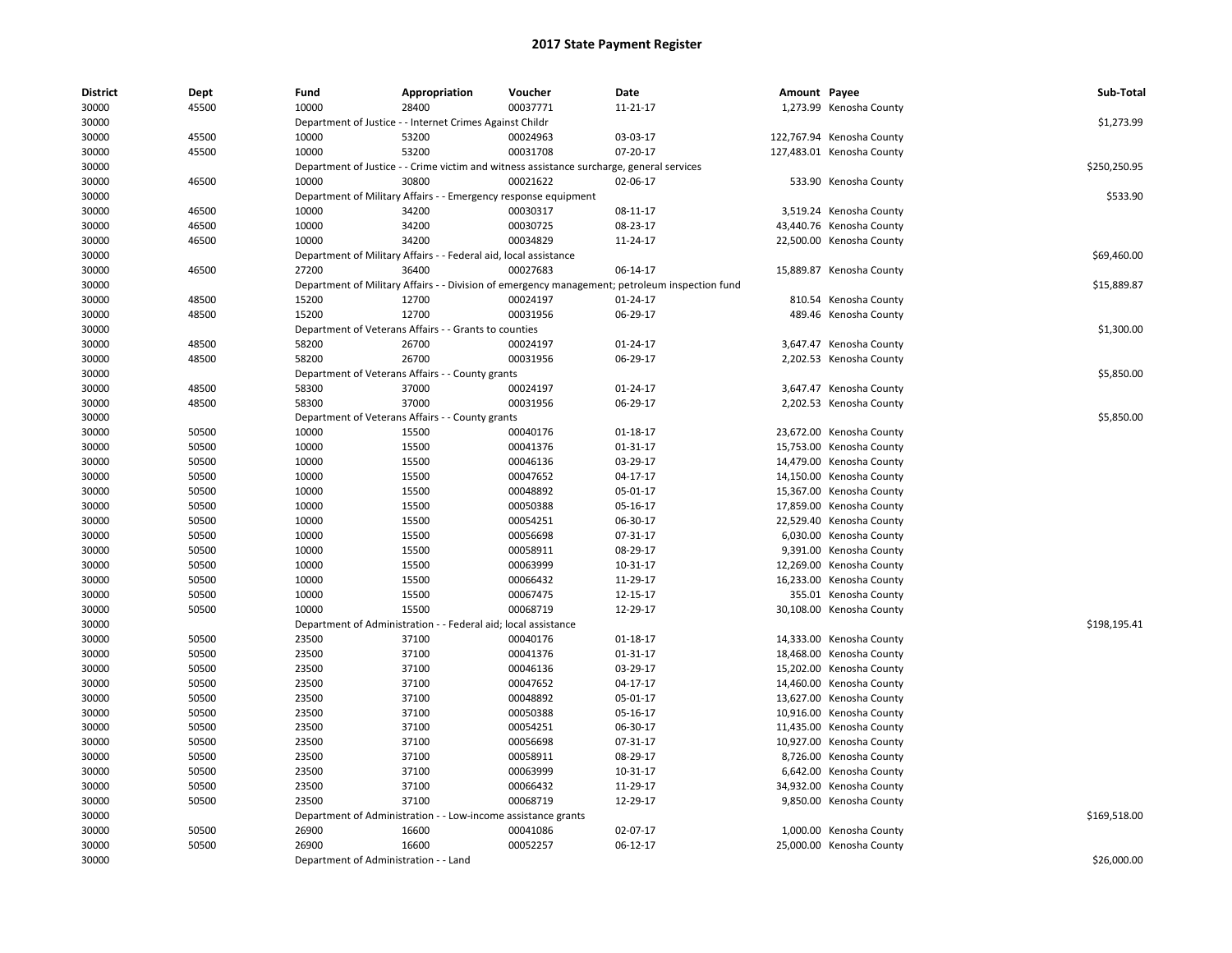| <b>District</b> | Dept  | Fund                                                               | Appropriation                                                                    | <b>Voucher</b> | Date     | Amount Payee |                             | Sub-Total       |
|-----------------|-------|--------------------------------------------------------------------|----------------------------------------------------------------------------------|----------------|----------|--------------|-----------------------------|-----------------|
| 30000           | 51000 | 10000                                                              | 12000                                                                            | 00000315       | 02-03-17 |              | 54,357.03 Kenosha County    |                 |
| 30000           |       | Elections Commission - - Recount fees                              |                                                                                  |                |          |              |                             | \$54,357.03     |
| 30000           | 83500 | 10000                                                              | 10500                                                                            | 00021006       | 07-24-17 |              | 209,713.60 Kenosha County   |                 |
| 30000           | 83500 | 10000                                                              | 10500                                                                            | 00024026       | 11-20-17 |              | 1,188,377.04 Kenosha County |                 |
| 30000           |       | Shared Revenue and Tax Relief - - County and municipal aid account |                                                                                  | \$1,398,090.64 |          |              |                             |                 |
| 30000           | 83500 | 10000                                                              | 10900                                                                            | 00017344       | 07-24-17 |              | 200,017.00 Kenosha County   |                 |
| 30000           |       |                                                                    | Shared Revenue and Tax Relief - - State aid; tax exempt property                 |                |          |              |                             | \$200,017.00    |
| 30000           | 83500 | 10000                                                              | 11000                                                                            | 00021006       | 07-24-17 |              | 246,915.47 Kenosha County   |                 |
| 30000           | 83500 | 10000                                                              | 11000                                                                            | 00024026       | 11-20-17 |              | 1,416,500.53 Kenosha County |                 |
| 30000           |       |                                                                    | Shared Revenue and Tax Relief - - Public utility distribution account            |                |          |              |                             | \$1,663,416.00  |
| 30000           | 83500 | 10000                                                              | 30200                                                                            | 00020105       | 07-24-17 |              | 1,573,427.29 Kenosha County |                 |
| 30000           | 83500 | 10000                                                              | 30200                                                                            | 00022150       | 07-24-17 |              | 9,951,353.95 Kenosha County |                 |
| 30000           |       |                                                                    | Shared Revenue and Tax Relief - - School levy tax credit and first dollar credit |                |          |              |                             | \$11,524,781.24 |
| 30000           | 83500 | 52100                                                              | 36300                                                                            | 00016155       | 03-27-17 |              | 1,922,742.14 Kenosha County |                 |
| 30000           |       |                                                                    | Shared Revenue and Tax Relief - - Lottery and gaming credit                      |                |          |              |                             | \$1,922,742.14  |
| 30000 Total     |       |                                                                    |                                                                                  |                |          |              |                             | \$43,227,945.39 |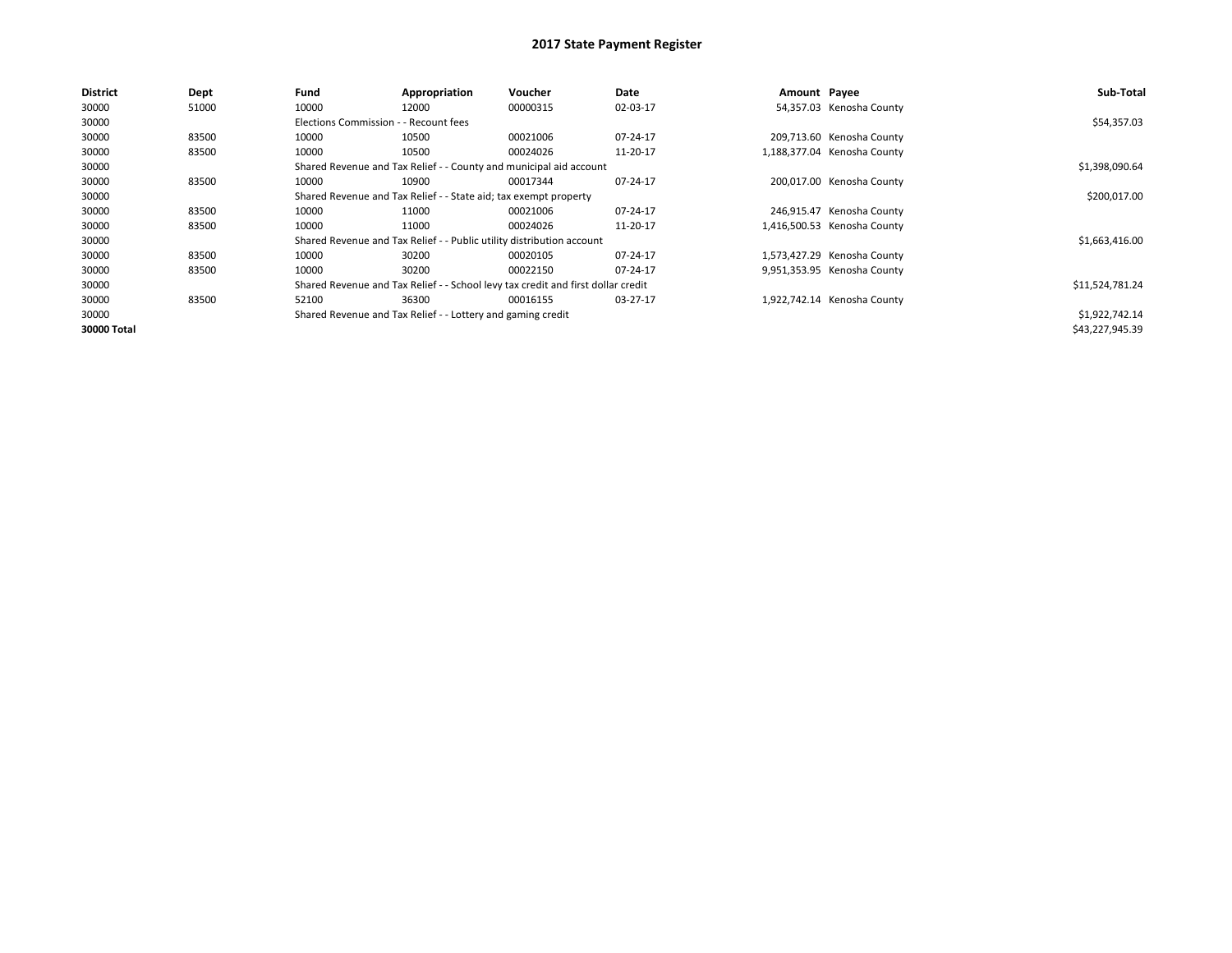| <b>District</b> | Dept  | Fund                                                                                                         | Appropriation                                                                    | Voucher    | Date     | Amount Payee |                            | Sub-Total   |
|-----------------|-------|--------------------------------------------------------------------------------------------------------------|----------------------------------------------------------------------------------|------------|----------|--------------|----------------------------|-------------|
| 30002           | 16500 | 10000                                                                                                        | 22500                                                                            | 00011214   | 06-26-17 |              | 6,384.48 Town Of Brighton  |             |
| 30002           |       |                                                                                                              | Dept of Safety & Prof Services - - Fire dues distribution                        |            |          |              |                            | \$6,384.48  |
| 30002           | 37000 | 10000                                                                                                        | 50300                                                                            | 00143192   | 04-21-17 |              | 1,924.26 Town Of Brighton  |             |
| 30002           |       |                                                                                                              | Dept of Natural Resources - - Aids in lieu of taxes - general fund               |            |          |              |                            | \$1,924.26  |
| 30002           | 37000 | 21200                                                                                                        | 16600                                                                            | 00157514   | 06-19-17 |              | 43.70 Town Of Brighton     |             |
| 30002           |       | Dept of Natural Resources - - General program operations - state funds; forestry                             |                                                                                  | \$43.70    |          |              |                            |             |
| 30002           | 37000 | 21200                                                                                                        | 57100                                                                            | 00157514   | 06-19-17 |              | 20.00 Town Of Brighton     |             |
| 30002           |       | Dept of Natural Resources - - Resource aids -- county forests, forest croplands and managed forest land aids |                                                                                  | \$20.00    |          |              |                            |             |
| 30002           | 37000 | 21200                                                                                                        | 57900                                                                            | 00143190   | 04-21-17 |              | 126.68 Town Of Brighton    |             |
| 30002           | 37000 | 21200                                                                                                        | 57900                                                                            | 00143191   | 04-21-17 |              | 1,734.36 Town Of Brighton  |             |
| 30002           |       | Dept of Natural Resources - - Aids in lieu of taxes - sum sufficient                                         |                                                                                  | \$1,861.04 |          |              |                            |             |
| 30002           | 37000 | 21200                                                                                                        | 58900                                                                            | 00157514   | 06-19-17 |              | 201.01 Town Of Brighton    |             |
| 30002           |       | Dept of Natural Resources - - Resource aids - distribution of closed acreage fees.                           |                                                                                  | \$201.01   |          |              |                            |             |
| 30002           | 37000 | 27400                                                                                                        | 67000                                                                            | 00154164   | 06-01-17 |              | 604.58 Town Of Brighton    |             |
| 30002           |       | Dept of Natural Resources - - Financial assistance for responsible units                                     |                                                                                  | \$604.58   |          |              |                            |             |
| 30002           | 39500 | 21100                                                                                                        | 19100                                                                            | 00066236   | 01-03-17 |              | 8,819.01 Town Of Brighton  |             |
| 30002           | 39500 | 21100                                                                                                        | 19100                                                                            | 00097359   | 04-03-17 |              | 8,819.01 Town Of Brighton  |             |
| 30002           | 39500 | 21100                                                                                                        | 19100                                                                            | 00134785   | 07-03-17 |              | 8,819.01 Town Of Brighton  |             |
| 30002           | 39500 | 21100                                                                                                        | 19100                                                                            | 00170051   | 10-02-17 |              | 8,819.01 Town Of Brighton  |             |
| 30002           |       |                                                                                                              | WI Dept of Transportation - - Transportation aids to municipalities, state funds |            |          |              |                            | \$35,276.04 |
| 30002           | 83500 | 10000                                                                                                        | 10500                                                                            | 00020993   | 07-24-17 |              | 2,639.27 Town Of Brighton  |             |
| 30002           | 83500 | 10000                                                                                                        | 10500                                                                            | 00024013   | 11-20-17 |              | 14,956.83 Town Of Brighton |             |
| 30002           |       |                                                                                                              | Shared Revenue and Tax Relief - - County and municipal aid account               |            |          |              |                            | \$17,596.10 |
| 30002           | 83500 | 10000                                                                                                        | 10900                                                                            | 00018111   | 07-24-17 |              | 10.00 Town Of Brighton     |             |
| 30002           |       |                                                                                                              | Shared Revenue and Tax Relief - - State aid; tax exempt property                 |            |          |              |                            | \$10.00     |
| 30002           | 83500 | 10000                                                                                                        | 50100                                                                            | 00015290   | 01-31-17 |              | 1,117.46 Town Of Brighton  |             |
| 30002           |       |                                                                                                              | Shared Revenue and Tax Relief - - Payments for municipal services                |            |          |              |                            | \$1,117.46  |
| 30002           | 83500 | 52100                                                                                                        | 36300                                                                            | 00015851   | 03-27-17 |              | 4,874.52 Town Of Brighton  |             |
| 30002           |       |                                                                                                              | Shared Revenue and Tax Relief - - Lottery and gaming credit                      |            |          |              |                            | \$4,874.52  |
| 30002 Total     |       |                                                                                                              |                                                                                  |            |          |              |                            | \$69,913.19 |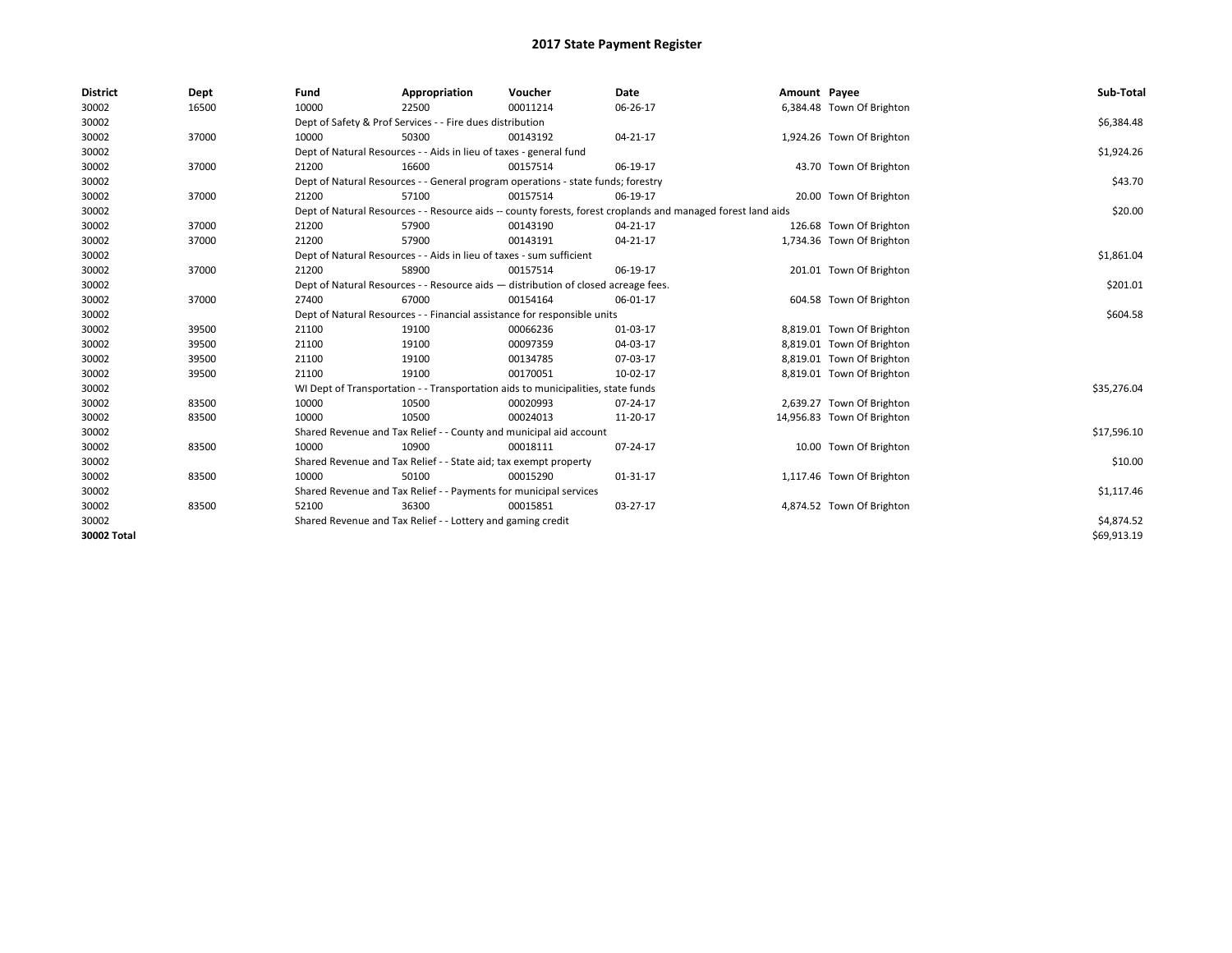| <b>District</b> | <b>Dept</b> | Fund                                                                               | Appropriation                                                                    | Voucher  | Date                                                                                                         | Amount Payee |                          | Sub-Total    |
|-----------------|-------------|------------------------------------------------------------------------------------|----------------------------------------------------------------------------------|----------|--------------------------------------------------------------------------------------------------------------|--------------|--------------------------|--------------|
| 30006           | 16500       | 10000                                                                              | 22500                                                                            | 00011215 | 06-26-17                                                                                                     |              | 7,075.29 Town of Paris   |              |
| 30006           |             |                                                                                    | Dept of Safety & Prof Services - - Fire dues distribution                        |          |                                                                                                              |              |                          | \$7,075.29   |
| 30006           | 37000       | 21200                                                                              | 16600                                                                            | 00157515 | 06-19-17                                                                                                     |              | 57.02 Town of Paris      |              |
| 30006           |             |                                                                                    | Dept of Natural Resources - - General program operations - state funds; forestry |          |                                                                                                              |              |                          | \$57.02      |
| 30006           | 37000       | 21200                                                                              | 57100                                                                            | 00157515 | 06-19-17                                                                                                     |              | 26.10 Town of Paris      |              |
| 30006           |             |                                                                                    |                                                                                  |          | Dept of Natural Resources - - Resource aids -- county forests, forest croplands and managed forest land aids |              |                          | \$26.10      |
| 30006           | 37000       | 21200                                                                              | 58900                                                                            | 00157515 | 06-19-17                                                                                                     |              | 262.28 Town of Paris     |              |
| 30006           |             | Dept of Natural Resources - - Resource aids - distribution of closed acreage fees. |                                                                                  | \$262.28 |                                                                                                              |              |                          |              |
| 30006           | 39500       | 21100                                                                              | 19100                                                                            | 00066237 | 01-03-17                                                                                                     |              | 4,205.82 Town of Paris   |              |
| 30006           | 39500       | 21100                                                                              | 19100                                                                            | 00097360 | 04-03-17                                                                                                     |              | 4,205.82 Town of Paris   |              |
| 30006           | 39500       | 21100                                                                              | 19100                                                                            | 00134786 | 07-03-17                                                                                                     |              | 4,205.82 Town of Paris   |              |
| 30006           | 39500       | 21100                                                                              | 19100                                                                            | 00170052 | 10-02-17                                                                                                     |              | 4,205.82 Town of Paris   |              |
| 30006           |             |                                                                                    | WI Dept of Transportation - - Transportation aids to municipalities, state funds |          |                                                                                                              |              |                          | \$16,823.28  |
| 30006           | 43500       | 10000                                                                              | 11900                                                                            | 00152529 | 09-01-17                                                                                                     |              | 5,034.71 Town of Paris   |              |
| 30006           |             |                                                                                    | Department of Health Services - - Emergency medical services; aids               |          |                                                                                                              |              |                          | \$5,034.71   |
| 30006           | 83500       | 10000                                                                              | 10500                                                                            | 00020994 | 07-24-17                                                                                                     |              | 2,278.56 Town of Paris   |              |
| 30006           | 83500       | 10000                                                                              | 10500                                                                            | 00024014 | 11-20-17                                                                                                     |              | 12,911.85 Town of Paris  |              |
| 30006           |             |                                                                                    | Shared Revenue and Tax Relief - - County and municipal aid account               |          |                                                                                                              |              |                          | \$15,190.41  |
| 30006           | 83500       | 10000                                                                              | 11000                                                                            | 00020994 | 07-24-17                                                                                                     |              | 47,659.86 Town of Paris  |              |
| 30006           | 83500       | 10000                                                                              | 11000                                                                            | 00024014 | 11-20-17                                                                                                     |              | 271,478.04 Town of Paris |              |
| 30006           |             |                                                                                    | Shared Revenue and Tax Relief - - Public utility distribution account            |          |                                                                                                              |              |                          | \$319,137.90 |
| 30006 Total     |             |                                                                                    |                                                                                  |          |                                                                                                              |              |                          | \$363,606.99 |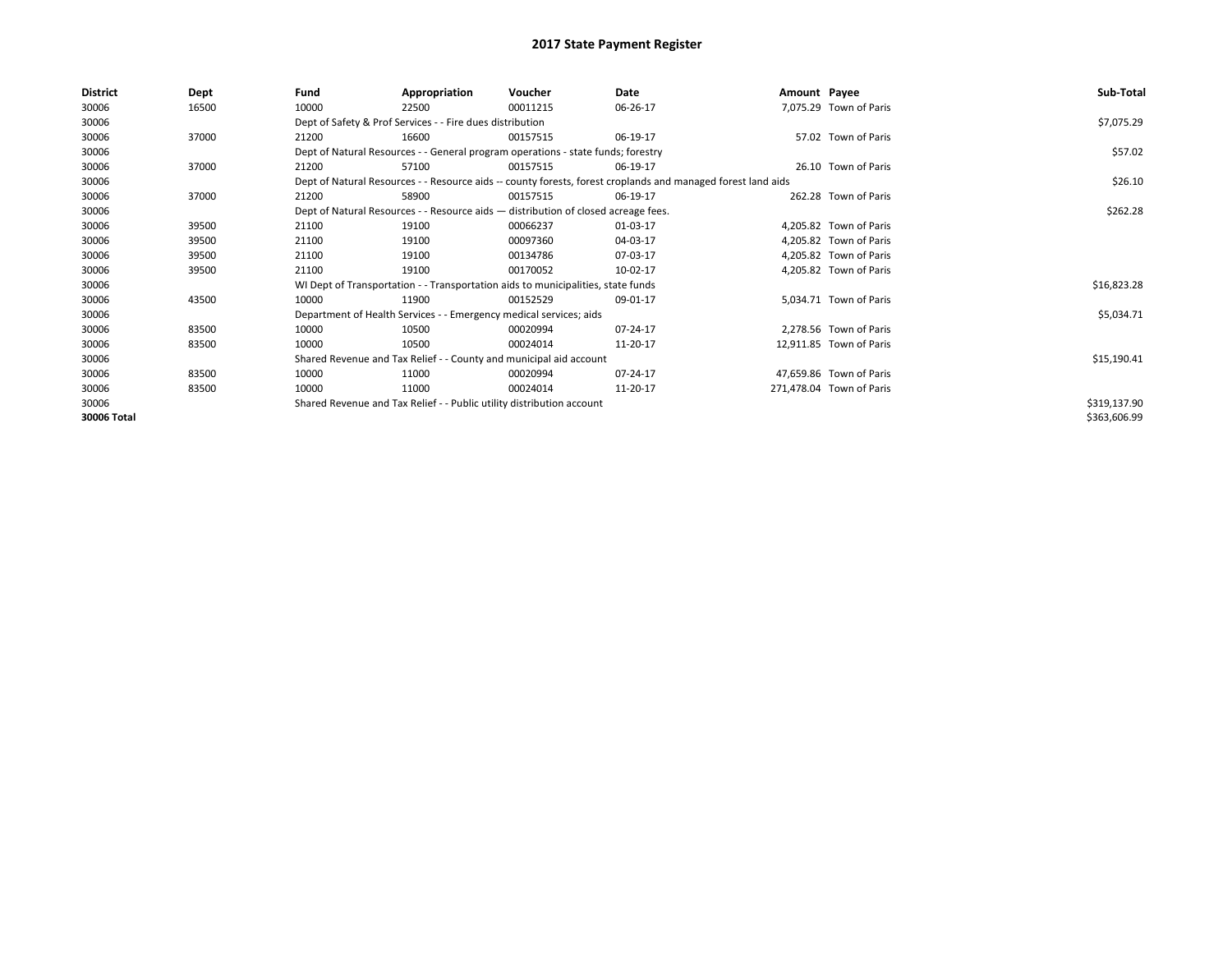| <b>District</b>    | Dept  | Fund                                                                               | Appropriation                                                                                                | Voucher  | Date     | Amount Payee |                            | Sub-Total    |  |  |  |
|--------------------|-------|------------------------------------------------------------------------------------|--------------------------------------------------------------------------------------------------------------|----------|----------|--------------|----------------------------|--------------|--|--|--|
| 30010              | 16500 | 10000                                                                              | 22500                                                                                                        | 00011216 | 06-26-17 |              | 14,446.31 Randall, Town of |              |  |  |  |
| 30010              |       |                                                                                    | Dept of Safety & Prof Services - - Fire dues distribution                                                    |          |          |              |                            | \$14,446.31  |  |  |  |
| 30010              | 37000 | 10000                                                                              | 50300                                                                                                        | 00125768 | 02-06-17 |              | 5,711.14 Randall, Town of  |              |  |  |  |
| 30010              | 37000 | 10000                                                                              | 50300                                                                                                        | 00125769 | 02-06-17 |              | 811.44 Randall, Town of    |              |  |  |  |
| 30010              | 37000 | 10000                                                                              | 50300                                                                                                        | 00142528 | 04-21-17 |              | 308.75 Randall, Town of    |              |  |  |  |
| 30010              |       |                                                                                    | Dept of Natural Resources - - Aids in lieu of taxes - general fund                                           |          |          |              |                            | \$6,831.33   |  |  |  |
| 30010              | 37000 | 21200                                                                              | 16600                                                                                                        | 00157516 | 06-19-17 |              | 13.98 Randall, Town of     |              |  |  |  |
| 30010              |       |                                                                                    | Dept of Natural Resources - - General program operations - state funds; forestry                             |          |          |              |                            | \$13.98      |  |  |  |
| 30010              | 37000 | 21200                                                                              | 38100                                                                                                        | 00134409 | 03-24-17 |              | 2,871.84 Randall, Town of  |              |  |  |  |
| 30010              |       |                                                                                    | Dept of Natural Resources - - General program operations--federal funds                                      |          |          |              |                            | \$2,871.84   |  |  |  |
| 30010              | 37000 | 21200                                                                              | 55000                                                                                                        | 00134409 | 03-24-17 |              | 9,950.92 Randall, Town of  |              |  |  |  |
| 30010              |       |                                                                                    | Dept of Natural Resources - - Enforcement aids -- boating enforcement                                        |          |          |              |                            |              |  |  |  |
| 30010              | 37000 | 21200                                                                              | 57100                                                                                                        | 00157516 | 06-19-17 |              | 6.40 Randall, Town of      |              |  |  |  |
| 30010              |       |                                                                                    | Dept of Natural Resources - - Resource aids -- county forests, forest croplands and managed forest land aids |          |          |              |                            |              |  |  |  |
| 30010              | 37000 | 21200                                                                              | 57900                                                                                                        | 00142529 | 04-21-17 |              | 156.62 Randall, Town of    |              |  |  |  |
| 30010              |       | Dept of Natural Resources - - Aids in lieu of taxes - sum sufficient               |                                                                                                              | \$156.62 |          |              |                            |              |  |  |  |
| 30010              | 37000 | 21200                                                                              | 58900                                                                                                        | 00157516 | 06-19-17 |              | 64.32 Randall, Town of     |              |  |  |  |
| 30010              |       | Dept of Natural Resources - - Resource aids - distribution of closed acreage fees. |                                                                                                              | \$64.32  |          |              |                            |              |  |  |  |
| 30010              | 37000 | 27400                                                                              | 65800                                                                                                        | 00133009 | 03-10-17 |              | 21,644.07 Randall, Town of |              |  |  |  |
| 30010              |       |                                                                                    | Dept of Natural Resources - - Environmental aids -- urban nonpoint source                                    |          |          |              |                            | \$21,644.07  |  |  |  |
| 30010              | 37000 | 27400                                                                              | 67000                                                                                                        | 00154439 | 06-01-17 |              | 7,613.96 Randall, Town of  |              |  |  |  |
| 30010              |       |                                                                                    | Dept of Natural Resources - - Financial assistance for responsible units                                     |          |          |              |                            | \$7,613.96   |  |  |  |
| 30010              | 39500 | 21100                                                                              | 19100                                                                                                        | 00066238 | 01-03-17 |              | 30,169.56 Randall, Town of |              |  |  |  |
| 30010              | 39500 | 21100                                                                              | 19100                                                                                                        | 00097361 | 04-03-17 |              | 30,169.56 Randall, Town of |              |  |  |  |
| 30010              | 39500 | 21100                                                                              | 19100                                                                                                        | 00134787 | 07-03-17 |              | 30,169.56 Randall, Town of |              |  |  |  |
| 30010              | 39500 | 21100                                                                              | 19100                                                                                                        | 00170053 | 10-02-17 |              | 30,169.59 Randall, Town of |              |  |  |  |
| 30010              |       |                                                                                    | WI Dept of Transportation - - Transportation aids to municipalities, state funds                             |          |          |              |                            | \$120,678.27 |  |  |  |
| 30010              | 45500 | 10000                                                                              | 23100                                                                                                        | 00038440 | 12-06-17 |              | 320.00 Randall, Town of    |              |  |  |  |
| 30010              |       |                                                                                    | Department of Justice - - Law enforcement training fund, local assistance                                    |          |          |              |                            | \$320.00     |  |  |  |
| 30010              | 83500 | 10000                                                                              | 10500                                                                                                        | 00024015 | 11-20-17 |              | 28,922.74 Randall, Town of |              |  |  |  |
| 30010              |       |                                                                                    | Shared Revenue and Tax Relief - - County and municipal aid account                                           |          |          |              |                            | \$28,922.74  |  |  |  |
| 30010              | 83500 | 10000                                                                              | 10900                                                                                                        | 00018112 | 07-24-17 |              | 378.00 Randall, Town of    |              |  |  |  |
| 30010              |       |                                                                                    | Shared Revenue and Tax Relief - - State aid; tax exempt property                                             |          |          |              |                            | \$378.00     |  |  |  |
| 30010              | 83500 | 10000                                                                              | 11000                                                                                                        | 00020995 | 07-24-17 |              | 91.51 Randall, Town of     |              |  |  |  |
| 30010              | 83500 | 10000                                                                              | 11000                                                                                                        | 00024015 | 11-20-17 |              | 5,444.93 Randall, Town of  |              |  |  |  |
| 30010              |       |                                                                                    | Shared Revenue and Tax Relief - - Public utility distribution account                                        |          |          |              |                            | \$5,536.44   |  |  |  |
| <b>30010 Total</b> |       |                                                                                    |                                                                                                              |          |          |              |                            | \$219,435.20 |  |  |  |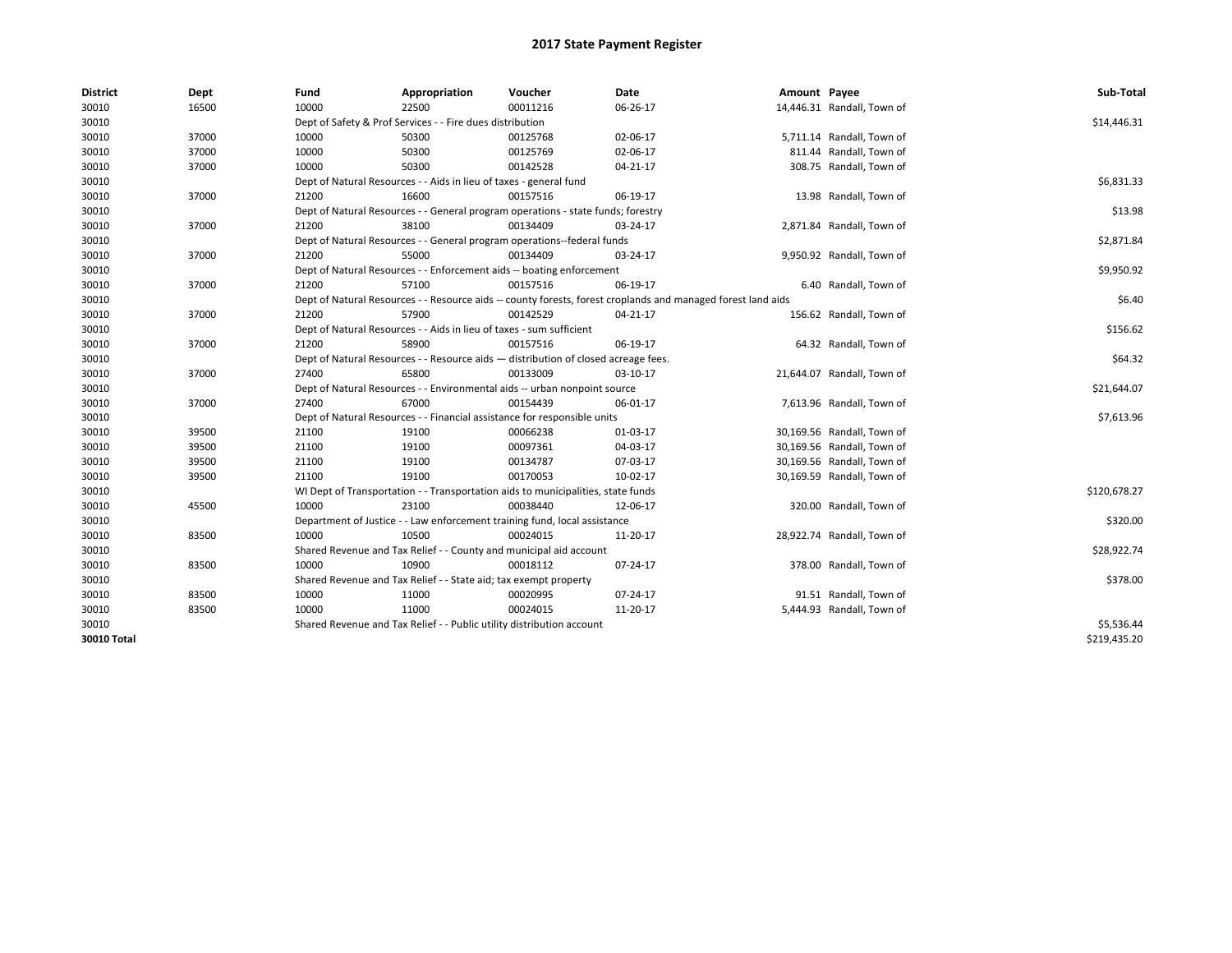| <b>District</b> | Dept  | Fund                                                                     | Appropriation                                                                      | Voucher  | Date                                                                                                         | Amount Payee |                          | Sub-Total    |
|-----------------|-------|--------------------------------------------------------------------------|------------------------------------------------------------------------------------|----------|--------------------------------------------------------------------------------------------------------------|--------------|--------------------------|--------------|
| 30012           | 16500 | 10000                                                                    | 22500                                                                              | 00011217 | 06-26-17                                                                                                     |              | 39,783.47 Town Of Salem  |              |
| 30012           |       |                                                                          | Dept of Safety & Prof Services - - Fire dues distribution                          |          |                                                                                                              |              |                          | \$39,783.47  |
| 30012           | 37000 | 10000                                                                    | 50300                                                                              | 00126212 | 02-06-17                                                                                                     |              | 6,503.37 Town Of Salem   |              |
| 30012           | 37000 | 10000                                                                    | 50300                                                                              | 00143726 | 04-21-17                                                                                                     |              | 109.76 Town Of Salem     |              |
| 30012           | 37000 | 10000                                                                    | 50300                                                                              | 00143727 | 04-21-17                                                                                                     |              | 957.79 Town Of Salem     |              |
| 30012           |       |                                                                          | Dept of Natural Resources - - Aids in lieu of taxes - general fund                 |          |                                                                                                              |              |                          | \$7,570.92   |
| 30012           | 37000 | 21200                                                                    | 16600                                                                              | 00157517 | 06-19-17                                                                                                     |              | 43.70 Town Of Salem      |              |
| 30012           |       |                                                                          | Dept of Natural Resources - - General program operations - state funds; forestry   |          |                                                                                                              |              |                          | \$43.70      |
| 30012           | 37000 | 21200                                                                    | 38100                                                                              | 00134410 | 03-24-17                                                                                                     |              | 2,794.05 Town Of Salem   |              |
| 30012           |       |                                                                          | Dept of Natural Resources - - General program operations--federal funds            |          |                                                                                                              |              |                          | \$2,794.05   |
| 30012           | 37000 | 21200                                                                    | 55000                                                                              | 00134410 | 03-24-17                                                                                                     |              | 9,681.40 Town Of Salem   |              |
| 30012           |       |                                                                          | Dept of Natural Resources - - Enforcement aids -- boating enforcement              |          |                                                                                                              |              |                          | \$9,681.40   |
| 30012           | 37000 | 21200                                                                    | 57100                                                                              | 00157517 | 06-19-17                                                                                                     |              | 20.00 Town Of Salem      |              |
| 30012           |       |                                                                          |                                                                                    |          | Dept of Natural Resources - - Resource aids -- county forests, forest croplands and managed forest land aids |              |                          | \$20.00      |
| 30012           | 37000 | 21200                                                                    | 57900                                                                              | 00143725 | 04-21-17                                                                                                     |              | 43.89 Town Of Salem      |              |
| 30012           |       |                                                                          | Dept of Natural Resources - - Aids in lieu of taxes - sum sufficient               |          |                                                                                                              |              |                          | \$43.89      |
| 30012           | 37000 | 21200                                                                    | 58900                                                                              | 00157517 | 06-19-17                                                                                                     |              | 201.01 Town Of Salem     |              |
| 30012           |       |                                                                          | Dept of Natural Resources - - Resource aids - distribution of closed acreage fees. |          |                                                                                                              |              |                          | \$201.01     |
| 30012           | 37000 | 27400                                                                    | 67000                                                                              | 00154363 | 06-01-17                                                                                                     |              | 12,006.91 Town Of Salem  |              |
| 30012           |       | Dept of Natural Resources - - Financial assistance for responsible units | \$12,006.91                                                                        |          |                                                                                                              |              |                          |              |
| 30012           | 39500 | 21100                                                                    | 19100                                                                              | 00066239 | 01-03-17                                                                                                     |              | 110,925.47 Town Of Salem |              |
| 30012           | 39500 | 21100                                                                    | 19100                                                                              | 00097362 | 04-03-17                                                                                                     |              | 110,925.47 Town Of Salem |              |
| 30012           | 39500 | 21100                                                                    | 19100                                                                              | 00134788 | 07-03-17                                                                                                     |              | 110,925.47 Town Of Salem |              |
| 30012           | 39500 | 21100                                                                    | 19100                                                                              | 00170054 | 10-02-17                                                                                                     |              | 110,925.47 Town Of Salem |              |
| 30012           |       |                                                                          | WI Dept of Transportation - - Transportation aids to municipalities, state funds   |          |                                                                                                              |              |                          | \$443,701.88 |
| 30012           | 43500 | 10000                                                                    | 11900                                                                              | 00152579 | 09-01-17                                                                                                     |              | 6,665.98 Town Of Salem   |              |
| 30012           |       |                                                                          | Department of Health Services - - Emergency medical services; aids                 |          |                                                                                                              |              |                          | \$6,665.98   |
| 30012           | 45500 | 10000                                                                    | 23100                                                                              | 00039686 | 12-26-17                                                                                                     |              | 320.00 Town Of Salem     |              |
| 30012           |       |                                                                          | Department of Justice - - Law enforcement training fund, local assistance          |          |                                                                                                              |              |                          | \$320.00     |
| 30012           | 83500 | 10000                                                                    | 10500                                                                              | 00020996 | 07-24-17                                                                                                     |              | 16,557.53 Town Of Salem  |              |
| 30012           | 83500 | 10000                                                                    | 10500                                                                              | 00024016 | 11-20-17                                                                                                     |              | 94,704.63 Town Of Salem  |              |
| 30012           |       |                                                                          | Shared Revenue and Tax Relief - - County and municipal aid account                 |          |                                                                                                              |              |                          | \$111,262.16 |
| 30012           | 83500 | 10000                                                                    | 10900                                                                              | 00018113 | 07-24-17                                                                                                     |              | 601.00 Town Of Salem     |              |
| 30012           |       |                                                                          | Shared Revenue and Tax Relief - - State aid; tax exempt property                   |          |                                                                                                              |              |                          | \$601.00     |
| 30012           | 83500 | 10000                                                                    | 11000                                                                              | 00020996 | 07-24-17                                                                                                     |              | 1,378.39 Town Of Salem   |              |
| 30012           | 83500 | 10000                                                                    | 11000                                                                              | 00024016 | 11-20-17                                                                                                     |              | 11,090.50 Town Of Salem  |              |
| 30012           |       |                                                                          | Shared Revenue and Tax Relief - - Public utility distribution account              |          |                                                                                                              |              |                          | \$12,468.89  |
| 30012           | 83500 | 52100                                                                    | 36300                                                                              | 00015852 | 03-27-17                                                                                                     |              | 31,296.00 Town Of Salem  |              |
| 30012           |       |                                                                          | Shared Revenue and Tax Relief - - Lottery and gaming credit                        |          |                                                                                                              |              |                          | \$31,296.00  |
| 30012 Total     |       |                                                                          |                                                                                    |          |                                                                                                              |              |                          | \$678,461.26 |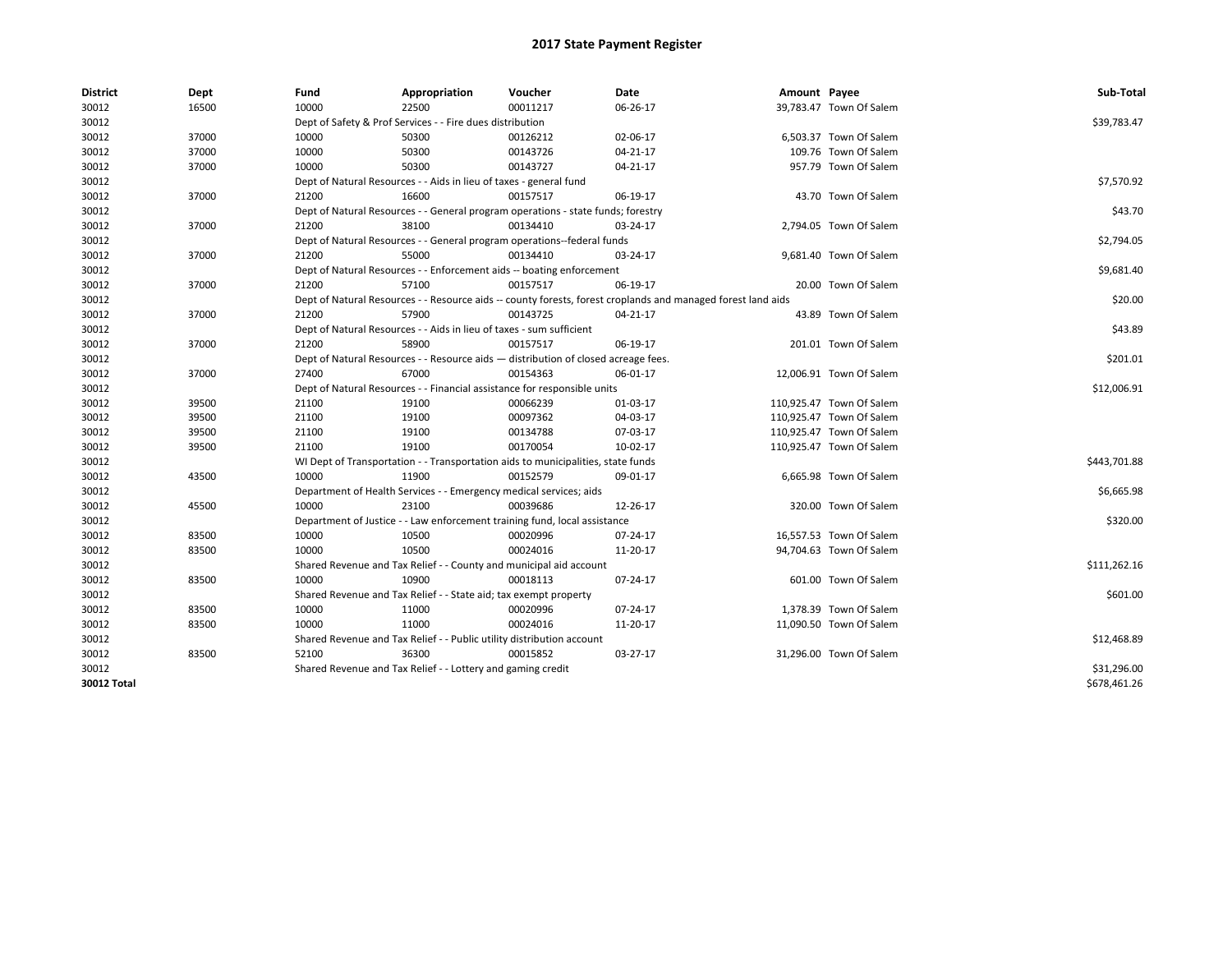| <b>District</b> | Dept  | Fund  | Appropriation                                                                                                | Voucher  | Date     | Amount Payee |                           | Sub-Total    |  |  |
|-----------------|-------|-------|--------------------------------------------------------------------------------------------------------------|----------|----------|--------------|---------------------------|--------------|--|--|
| 30014           | 16500 | 10000 | 22500                                                                                                        | 00011218 | 06-26-17 |              | 3,034.04 Town Of Somers   |              |  |  |
| 30014           |       |       | Dept of Safety & Prof Services - - Fire dues distribution                                                    |          |          |              |                           | \$3,034.04   |  |  |
| 30014           | 37000 | 21200 | 16600                                                                                                        | 00157518 | 06-19-17 |              | 24.91 Town Of Somers      |              |  |  |
| 30014           |       |       | Dept of Natural Resources - - General program operations - state funds; forestry                             |          |          |              |                           | \$24.91      |  |  |
| 30014           | 37000 | 21200 | 57100                                                                                                        | 00157518 | 06-19-17 |              | 11.40 Town Of Somers      |              |  |  |
| 30014           |       |       | Dept of Natural Resources - - Resource aids -- county forests, forest croplands and managed forest land aids |          |          |              |                           |              |  |  |
| 30014           | 37000 | 21200 | 58900                                                                                                        | 00157518 | 06-19-17 |              | 114.58 Town Of Somers     |              |  |  |
| 30014           |       |       | Dept of Natural Resources - - Resource aids - distribution of closed acreage fees.                           |          |          |              |                           |              |  |  |
| 30014           | 37000 | 27400 | 67000                                                                                                        | 00154420 | 06-01-17 |              | 19,153.37 Town Of Somers  |              |  |  |
| 30014           |       |       | Dept of Natural Resources - - Financial assistance for responsible units                                     |          |          |              |                           |              |  |  |
| 30014           | 39500 | 21100 | 19100                                                                                                        | 00066240 | 01-03-17 |              | 3.652.58 Town Of Somers   |              |  |  |
| 30014           | 39500 | 21100 | 19100                                                                                                        | 00097363 | 04-03-17 |              | 3,652.58 Town Of Somers   |              |  |  |
| 30014           | 39500 | 21100 | 19100                                                                                                        | 00134789 | 07-03-17 |              | 3,652.58 Town Of Somers   |              |  |  |
| 30014           | 39500 | 21100 | 19100                                                                                                        | 00170055 | 10-02-17 |              | 3,652.61 Town Of Somers   |              |  |  |
| 30014           |       |       | WI Dept of Transportation - - Transportation aids to municipalities, state funds                             |          |          |              |                           | \$14,610.35  |  |  |
| 30014           | 83500 | 10000 | 10500                                                                                                        | 00020997 | 07-24-17 |              | 2,185.42 Town Of Somers   |              |  |  |
| 30014           | 83500 | 10000 | 10500                                                                                                        | 00024017 | 11-20-17 |              | 12,384.04 Town Of Somers  |              |  |  |
| 30014           |       |       | Shared Revenue and Tax Relief - - County and municipal aid account                                           |          |          |              |                           | \$14,569.46  |  |  |
| 30014           | 83500 | 10000 | 10900                                                                                                        | 00018114 | 07-24-17 |              | 427.00 Town Of Somers     |              |  |  |
| 30014           |       |       | Shared Revenue and Tax Relief - - State aid; tax exempt property                                             |          |          |              |                           | \$427.00     |  |  |
| 30014           | 83500 | 10000 | 11000                                                                                                        | 00020997 | 07-24-17 |              | 294.43 Town Of Somers     |              |  |  |
| 30014           | 83500 | 10000 | 11000                                                                                                        | 00024017 | 11-20-17 |              | 1,787.80 Town Of Somers   |              |  |  |
| 30014           |       |       | Shared Revenue and Tax Relief - - Public utility distribution account                                        |          |          |              |                           | \$2,082.23   |  |  |
| 30014           | 83500 | 10000 | 50100                                                                                                        | 00015291 | 01-31-17 |              | 127,775.04 Town Of Somers |              |  |  |
| 30014           |       |       | Shared Revenue and Tax Relief - - Payments for municipal services                                            |          |          |              |                           | \$127,775.04 |  |  |
| 30014           | 83500 | 52100 | 36300                                                                                                        | 00015853 | 03-27-17 |              | 3,458.40 Town Of Somers   |              |  |  |
| 30014           |       |       | Shared Revenue and Tax Relief - - Lottery and gaming credit                                                  |          |          |              |                           | \$3,458.40   |  |  |
| 30014 Total     |       |       |                                                                                                              |          |          |              |                           | \$185,260.78 |  |  |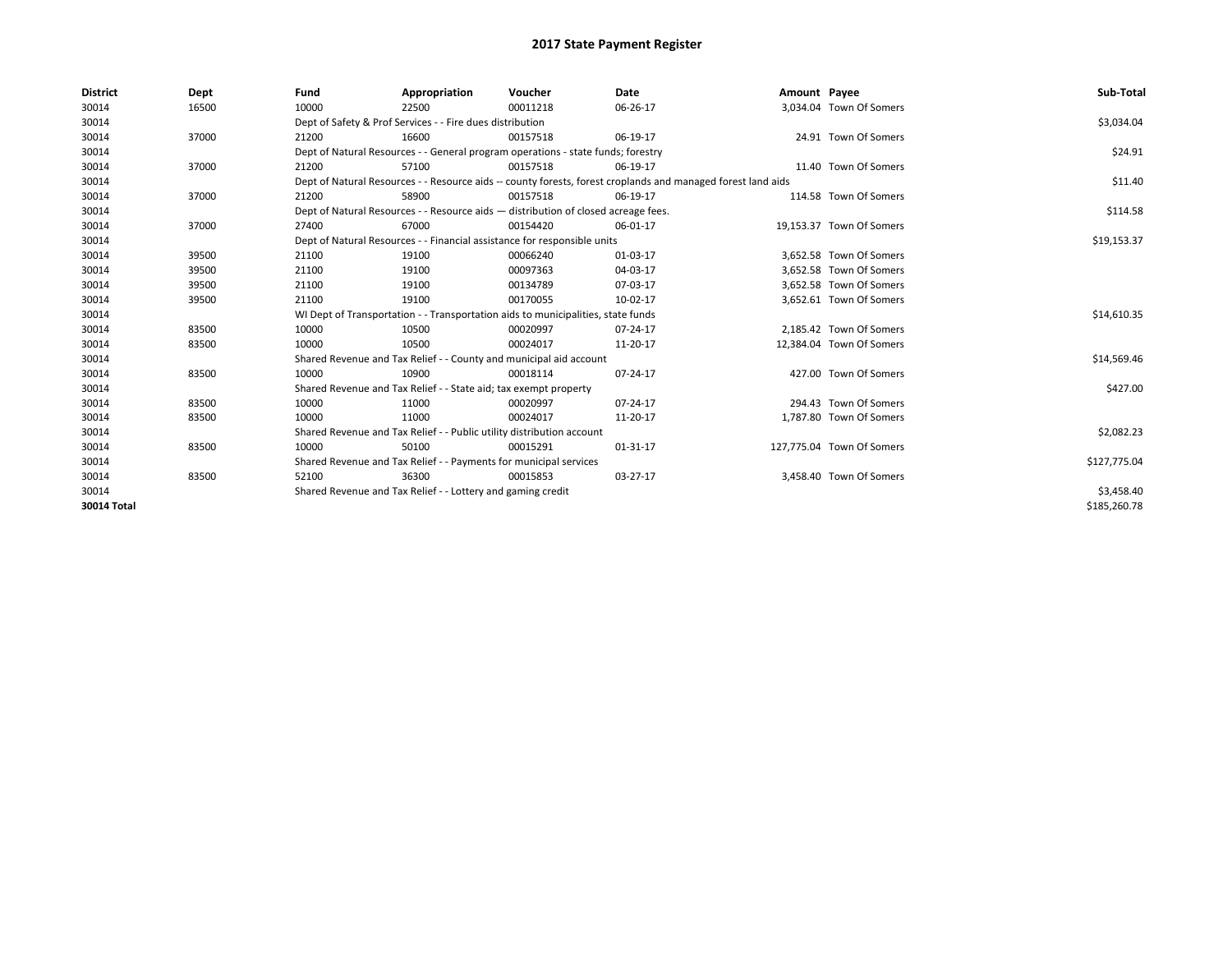| <b>District</b> | Dept  | Fund  | Appropriation                                                                                                | Voucher  | Date     | Amount Payee |                             | Sub-Total    |  |  |  |
|-----------------|-------|-------|--------------------------------------------------------------------------------------------------------------|----------|----------|--------------|-----------------------------|--------------|--|--|--|
| 30016           | 16500 | 10000 | 22500                                                                                                        | 00011219 | 06-26-17 |              | 11,701.37 Town Of Wheatland |              |  |  |  |
| 30016           |       |       | Dept of Safety & Prof Services - - Fire dues distribution                                                    |          |          |              |                             | \$11,701.37  |  |  |  |
| 30016           | 37000 | 10000 | 50300                                                                                                        | 00125837 | 02-06-17 |              | 11,063.43 Town Of Wheatland |              |  |  |  |
| 30016           | 37000 | 10000 | 50300                                                                                                        | 00142716 | 04-21-17 |              | 36.00 Town Of Wheatland     |              |  |  |  |
| 30016           |       |       | Dept of Natural Resources - - Aids in lieu of taxes - general fund                                           |          |          |              |                             | \$11,099.43  |  |  |  |
| 30016           | 37000 | 21200 | 16600                                                                                                        | 00157519 | 06-19-17 |              | 68.61 Town Of Wheatland     |              |  |  |  |
| 30016           |       |       | Dept of Natural Resources - - General program operations - state funds; forestry                             |          |          |              |                             | \$68.61      |  |  |  |
| 30016           | 37000 | 21200 | 57100                                                                                                        | 00157519 | 06-19-17 |              | 31.40 Town Of Wheatland     |              |  |  |  |
| 30016           |       |       | Dept of Natural Resources - - Resource aids -- county forests, forest croplands and managed forest land aids |          |          |              |                             |              |  |  |  |
| 30016           | 37000 | 21200 | 57900                                                                                                        | 00142717 | 04-21-17 |              | 536.75 Town Of Wheatland    |              |  |  |  |
| 30016           |       |       | Dept of Natural Resources - - Aids in lieu of taxes - sum sufficient                                         |          |          |              |                             |              |  |  |  |
| 30016           | 37000 | 21200 | 58900                                                                                                        | 00157519 | 06-19-17 |              | 315.59 Town Of Wheatland    |              |  |  |  |
| 30016           |       |       | Dept of Natural Resources - - Resource aids - distribution of closed acreage fees.                           |          |          |              |                             | \$315.59     |  |  |  |
| 30016           | 37000 | 27400 | 67000                                                                                                        | 00154888 | 06-01-17 |              | 5,994.34 Town Of Wheatland  |              |  |  |  |
| 30016           |       |       | Dept of Natural Resources - - Financial assistance for responsible units                                     |          |          |              |                             |              |  |  |  |
| 30016           | 39500 | 21100 | 17400                                                                                                        | 00200752 | 12-15-17 |              | 28,597.27 Town Of Wheatland |              |  |  |  |
| 30016           |       |       | WI Dept of Transportation - - Disaster damage aids, state funds                                              |          |          |              |                             | \$28,597.27  |  |  |  |
| 30016           | 39500 | 21100 | 19100                                                                                                        | 00066241 | 01-03-17 |              | 18,298.62 Town Of Wheatland |              |  |  |  |
| 30016           | 39500 | 21100 | 19100                                                                                                        | 00097364 | 04-03-17 |              | 18,298.62 Town Of Wheatland |              |  |  |  |
| 30016           | 39500 | 21100 | 19100                                                                                                        | 00134790 | 07-03-17 |              | 18,298.62 Town Of Wheatland |              |  |  |  |
| 30016           | 39500 | 21100 | 19100                                                                                                        | 00170056 | 10-02-17 |              | 18,298.62 Town Of Wheatland |              |  |  |  |
| 30016           |       |       | WI Dept of Transportation - - Transportation aids to municipalities, state funds                             |          |          |              |                             | \$73,194.48  |  |  |  |
| 30016           | 83500 | 10000 | 10500                                                                                                        | 00020998 | 07-24-17 |              | 6,604.35 Town Of Wheatland  |              |  |  |  |
| 30016           | 83500 | 10000 | 10500                                                                                                        | 00024018 | 11-20-17 |              | 37,423.35 Town Of Wheatland |              |  |  |  |
| 30016           |       |       | Shared Revenue and Tax Relief - - County and municipal aid account                                           |          |          |              |                             | \$44,027.70  |  |  |  |
| 30016           | 83500 | 10000 | 10900                                                                                                        | 00018115 | 07-24-17 |              | 127.00 Town Of Wheatland    |              |  |  |  |
| 30016           |       |       | Shared Revenue and Tax Relief - - State aid; tax exempt property                                             |          |          |              |                             | \$127.00     |  |  |  |
| 30016           | 83500 | 10000 | 11000                                                                                                        | 00020998 | 07-24-17 |              | 1.33 Town Of Wheatland      |              |  |  |  |
| 30016           |       |       | Shared Revenue and Tax Relief - - Public utility distribution account                                        |          |          |              |                             | \$1.33       |  |  |  |
| 30016           | 83500 | 52100 | 36300                                                                                                        | 00015854 | 03-27-17 |              | 21,252.14 Town Of Wheatland |              |  |  |  |
| 30016           |       |       | Shared Revenue and Tax Relief - - Lottery and gaming credit                                                  |          |          |              |                             | \$21,252.14  |  |  |  |
| 30016 Total     |       |       |                                                                                                              |          |          |              |                             | \$196,947.41 |  |  |  |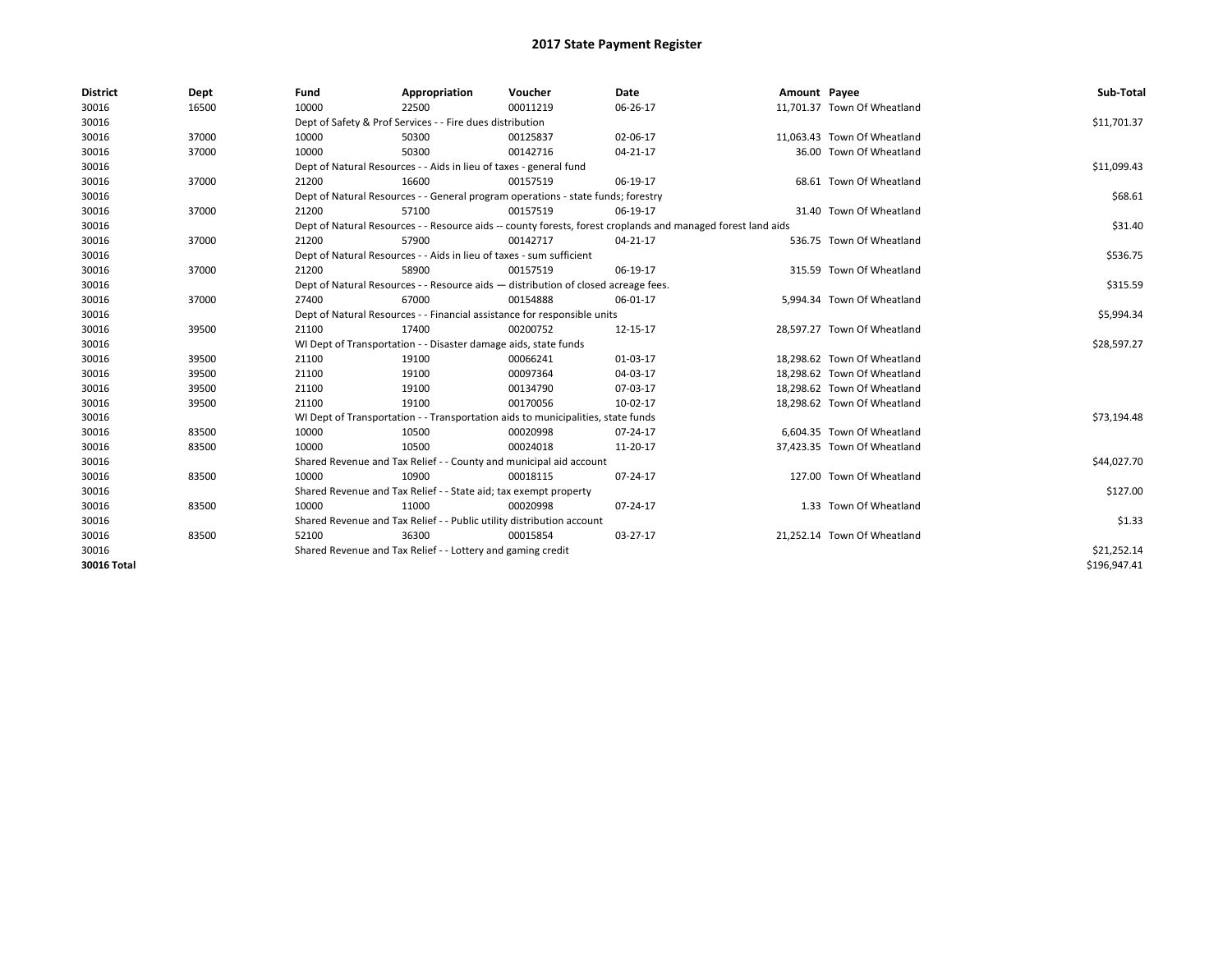| <b>District</b> | Dept  | Fund  | Appropriation                                                                                                | Voucher  | Date     | Amount Payee |                              | Sub-Total    |  |  |
|-----------------|-------|-------|--------------------------------------------------------------------------------------------------------------|----------|----------|--------------|------------------------------|--------------|--|--|
| 30104           | 16500 | 10000 | 22500                                                                                                        | 00011220 | 06-26-17 |              | 19,262.07 Village Of Bristol |              |  |  |
| 30104           |       |       | Dept of Safety & Prof Services - - Fire dues distribution                                                    |          |          |              |                              | \$19,262.07  |  |  |
| 30104           | 37000 | 10000 | 50300                                                                                                        | 00142402 | 04-21-17 |              | 563.52 Village Of Bristol    |              |  |  |
| 30104           |       |       | Dept of Natural Resources - - Aids in lieu of taxes - general fund                                           |          |          |              |                              | \$563.52     |  |  |
| 30104           | 37000 | 21200 | 16600                                                                                                        | 00157520 | 06-19-17 |              | 69.04 Village Of Bristol     |              |  |  |
| 30104           |       |       | Dept of Natural Resources - - General program operations - state funds; forestry                             |          |          |              |                              |              |  |  |
| 30104           | 37000 | 21200 | 57100                                                                                                        | 00157520 | 06-19-17 |              | 31.60 Village Of Bristol     |              |  |  |
| 30104           |       |       | Dept of Natural Resources - - Resource aids -- county forests, forest croplands and managed forest land aids |          |          |              |                              |              |  |  |
| 30104           | 37000 | 21200 | 58900                                                                                                        | 00157520 | 06-19-17 |              | 317.60 Village Of Bristol    |              |  |  |
| 30104           |       |       | Dept of Natural Resources - - Resource aids - distribution of closed acreage fees.                           |          |          |              |                              |              |  |  |
| 30104           | 37000 | 27400 | 67000                                                                                                        | 00154121 | 06-01-17 |              | 15,584.50 Village Of Bristol |              |  |  |
| 30104           |       |       | Dept of Natural Resources - - Financial assistance for responsible units                                     |          |          |              |                              |              |  |  |
| 30104           | 39500 | 21100 | 19100                                                                                                        | 00066242 | 01-03-17 |              | 32,370.58 Village Of Bristol |              |  |  |
| 30104           | 39500 | 21100 | 19100                                                                                                        | 00097365 | 04-03-17 |              | 32,370.58 Village Of Bristol |              |  |  |
| 30104           | 39500 | 21100 | 19100                                                                                                        | 00134791 | 07-03-17 |              | 32,370.58 Village Of Bristol |              |  |  |
| 30104           | 39500 | 21100 | 19100                                                                                                        | 00170057 | 10-02-17 |              | 32,370.61 Village Of Bristol |              |  |  |
| 30104           |       |       | WI Dept of Transportation - - Transportation aids to municipalities, state funds                             |          |          |              |                              | \$129,482.35 |  |  |
| 30104           | 43500 | 10000 | 11900                                                                                                        | 00171850 | 11-30-17 |              | 5,246.16 Village Of Bristol  |              |  |  |
| 30104           |       |       | Department of Health Services - - Emergency medical services; aids                                           |          |          |              |                              | \$5,246.16   |  |  |
| 30104           | 43500 | 00005 | 16300                                                                                                        | 01LGS    | 11-17-17 |              | 2,000.00 Village Of Bristol  |              |  |  |
| 30104           |       |       | Department of Health Services - - Guardianship grant program                                                 |          |          |              |                              | \$2,000.00   |  |  |
| 30104           | 83500 | 10000 | 10500                                                                                                        | 00020999 | 07-24-17 |              | 8,668.66 Village Of Bristol  |              |  |  |
| 30104           | 83500 | 10000 | 10500                                                                                                        | 00024019 | 11-20-17 |              | 47,122.40 Village Of Bristol |              |  |  |
| 30104           |       |       | Shared Revenue and Tax Relief - - County and municipal aid account                                           |          |          |              |                              | \$55,791.06  |  |  |
| 30104           | 83500 | 10000 | 10900                                                                                                        | 00018116 | 07-24-17 |              | 1,510.00 Village Of Bristol  |              |  |  |
| 30104           |       |       | Shared Revenue and Tax Relief - - State aid; tax exempt property                                             |          |          |              |                              | \$1,510.00   |  |  |
| 30104           | 83500 | 52100 | 36300                                                                                                        | 00015855 | 03-27-17 |              | 24,081.36 Village Of Bristol |              |  |  |
| 30104           |       |       | Shared Revenue and Tax Relief - - Lottery and gaming credit                                                  |          |          |              |                              | \$24,081.36  |  |  |
| 30104 Total     |       |       |                                                                                                              |          |          |              |                              | \$253,939.26 |  |  |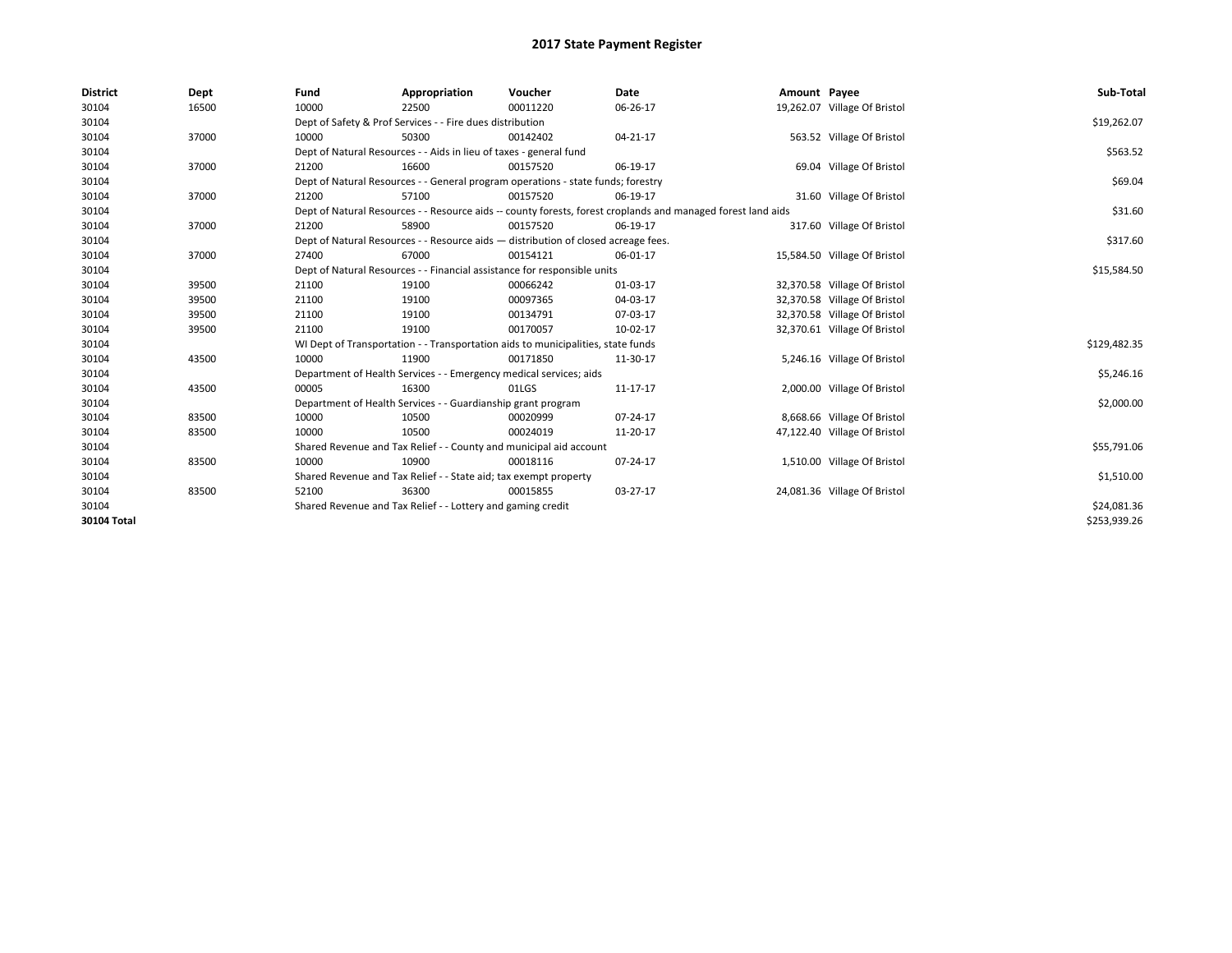| <b>District</b> | Dept  | Fund                                                                      | Appropriation                                             | Voucher                                                                       | Date     | Amount Payee |                                 | Sub-Total   |  |  |
|-----------------|-------|---------------------------------------------------------------------------|-----------------------------------------------------------|-------------------------------------------------------------------------------|----------|--------------|---------------------------------|-------------|--|--|
| 30131           | 16500 | 10000                                                                     | 22500                                                     | 00012443                                                                      | 06-30-17 |              | 7,510.44 Genoa City, Village of |             |  |  |
| 30131           |       |                                                                           | Dept of Safety & Prof Services - - Fire dues distribution |                                                                               |          |              |                                 |             |  |  |
| 30131           | 39500 | 21100                                                                     | 18500                                                     | 00152642                                                                      | 08-14-17 |              | 4,000.00 Genoa City, Village of |             |  |  |
| 30131           |       |                                                                           |                                                           | WI Dept of Transportation - - Highway safety, local assistance, federal funds |          |              |                                 | \$4,000.00  |  |  |
| 30131           | 45500 | 10000                                                                     | 23100                                                     | 00021546                                                                      | 01-03-17 |              | 480.00 Genoa City, Village of   |             |  |  |
| 30131           | 45500 | 10000                                                                     | 23100                                                     | 00039722                                                                      | 12-26-17 |              | 1,440.00 Genoa City, Village of |             |  |  |
| 30131           |       | Department of Justice - - Law enforcement training fund, local assistance |                                                           | \$1,920.00                                                                    |          |              |                                 |             |  |  |
| 30131 Total     |       |                                                                           |                                                           |                                                                               |          |              |                                 | \$13,430.44 |  |  |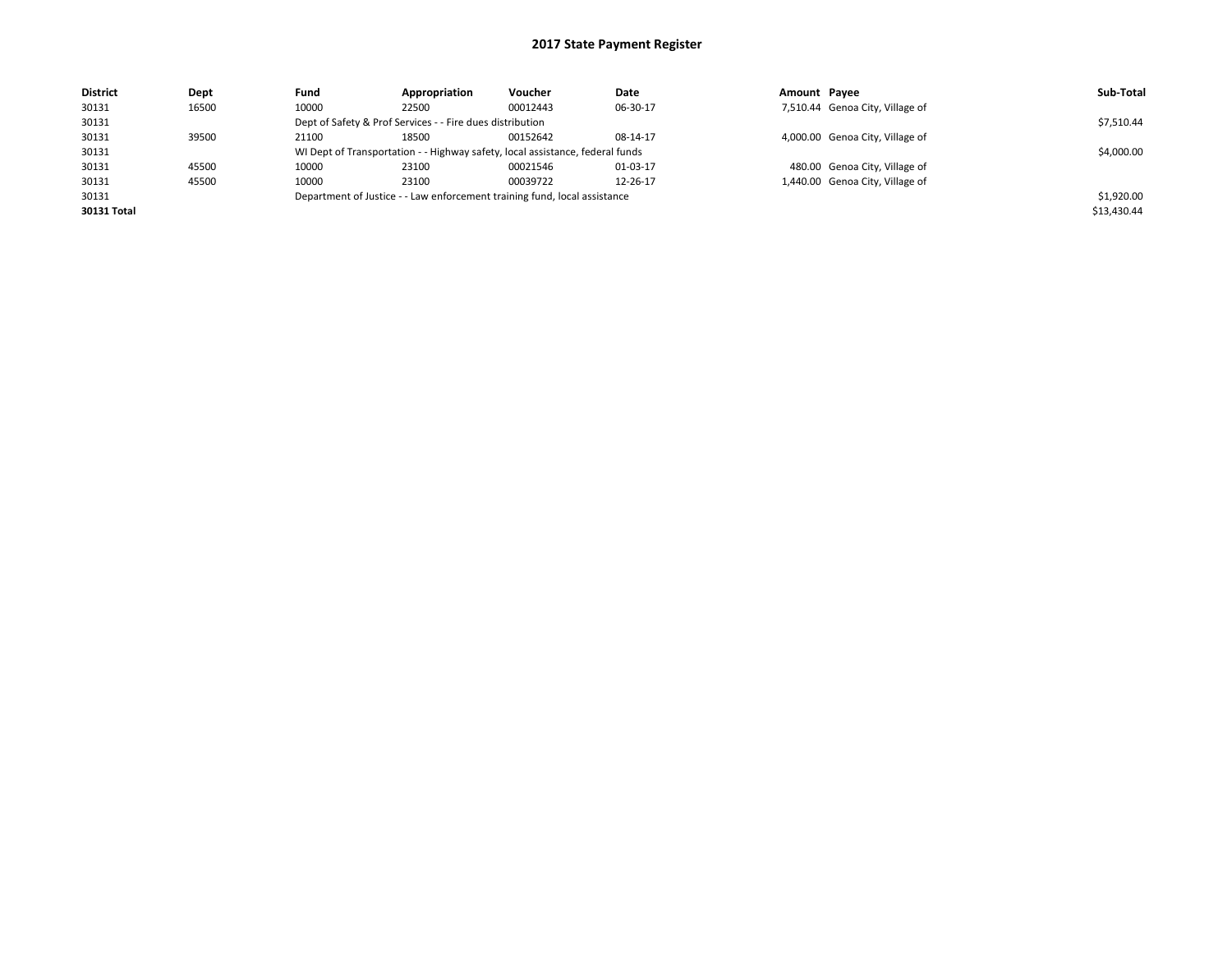| <b>District</b> | Dept  | Fund  | Appropriation                                                                    | Voucher  | Date     | Amount Payee |                                   | Sub-Total    |
|-----------------|-------|-------|----------------------------------------------------------------------------------|----------|----------|--------------|-----------------------------------|--------------|
| 30171           | 16500 | 10000 | 22500                                                                            | 00011221 | 06-26-17 |              | 8,919.13 Village Of Paddock Lake  |              |
| 30171           |       |       | Dept of Safety & Prof Services - - Fire dues distribution                        |          |          |              |                                   | \$8,919.13   |
| 30171           | 37000 | 10000 | 50300                                                                            | 00126321 | 02-06-17 |              | 204.84 Village Of Paddock Lake    |              |
| 30171           | 37000 | 10000 | 50300                                                                            | 00144048 | 04-21-17 |              | 7.20 Village Of Paddock Lake      |              |
| 30171           |       |       | Dept of Natural Resources - - Aids in lieu of taxes - general fund               |          |          |              |                                   | \$212.04     |
| 30171           | 37000 | 21200 | 38100                                                                            | 00134411 | 03-24-17 |              | 547.39 Village Of Paddock Lake    |              |
| 30171           |       |       | Dept of Natural Resources - - General program operations--federal funds          |          |          |              |                                   | \$547.39     |
| 30171           | 37000 | 21200 | 55000                                                                            | 00134411 | 03-24-17 |              | 1,896.70 Village Of Paddock Lake  |              |
| 30171           |       |       | Dept of Natural Resources - - Enforcement aids -- boating enforcement            |          |          |              |                                   | \$1,896.70   |
| 30171           | 37000 | 21200 | 57900                                                                            | 00144049 | 04-21-17 |              | 0.72 Village Of Paddock Lake      |              |
| 30171           |       |       | Dept of Natural Resources - - Aids in lieu of taxes - sum sufficient             |          |          |              |                                   | \$0.72       |
| 30171           | 37000 | 27400 | 67000                                                                            | 00154071 | 06-01-17 |              | 14,569.46 Village Of Paddock Lake |              |
| 30171           |       |       | Dept of Natural Resources - - Financial assistance for responsible units         |          |          |              |                                   | \$14,569.46  |
| 30171           | 39500 | 21100 | 19100                                                                            | 00066243 | 01-03-17 |              | 29,219.86 Village Of Paddock Lake |              |
| 30171           | 39500 | 21100 | 19100                                                                            | 00097366 | 04-03-17 |              | 29,219.86 Village Of Paddock Lake |              |
| 30171           | 39500 | 21100 | 19100                                                                            | 00134792 | 07-03-17 |              | 29,219.86 Village Of Paddock Lake |              |
| 30171           | 39500 | 21100 | 19100                                                                            | 00170058 | 10-02-17 |              | 29,219.87 Village Of Paddock Lake |              |
| 30171           |       |       | WI Dept of Transportation - - Transportation aids to municipalities, state funds |          |          |              |                                   | \$116,879.45 |
| 30171           | 39500 | 21100 | 22600                                                                            | 00091939 | 03-06-17 |              | 2,278.51 Village Of Paddock Lake  |              |
| 30171           |       |       | WI Dept of Transportation - - Transportation alternatives program, local funds   |          |          |              |                                   | \$2,278.51   |
| 30171           | 39500 | 21100 | 22700                                                                            | 00091939 | 03-06-17 |              | 9,114.07 Village Of Paddock Lake  |              |
| 30171           |       |       | WI Dept of Transportation - - Transportation alternatives program, federal funds |          |          |              |                                   | \$9,114.07   |
| 30171           | 83500 | 10000 | 10100                                                                            | 00021000 | 07-24-17 |              | 38,201.87 Village Of Paddock Lake |              |
| 30171           |       |       | Shared Revenue and Tax Relief - - Expenditure restraint program account          |          |          |              |                                   | \$38,201.87  |
| 30171           | 83500 | 10000 | 10500                                                                            | 00021000 | 07-24-17 |              | 9,291.62 Village Of Paddock Lake  |              |
| 30171           | 83500 | 10000 | 10500                                                                            | 00024020 | 11-20-17 |              | 52,652.48 Village Of Paddock Lake |              |
| 30171           |       |       | Shared Revenue and Tax Relief - - County and municipal aid account               |          |          |              |                                   | \$61,944.10  |
| 30171           | 83500 | 10000 | 10900                                                                            | 00018117 | 07-24-17 |              | 3,164.00 Village Of Paddock Lake  |              |
| 30171           | 83500 | 10000 | 10900                                                                            | 00019815 | 07-24-17 |              | 3,068.00 Village Of Paddock Lake  |              |
| 30171           |       |       | Shared Revenue and Tax Relief - - State aid; tax exempt property                 |          |          |              |                                   | \$6,232.00   |
| 30171 Total     |       |       |                                                                                  |          |          |              |                                   | \$260,795.44 |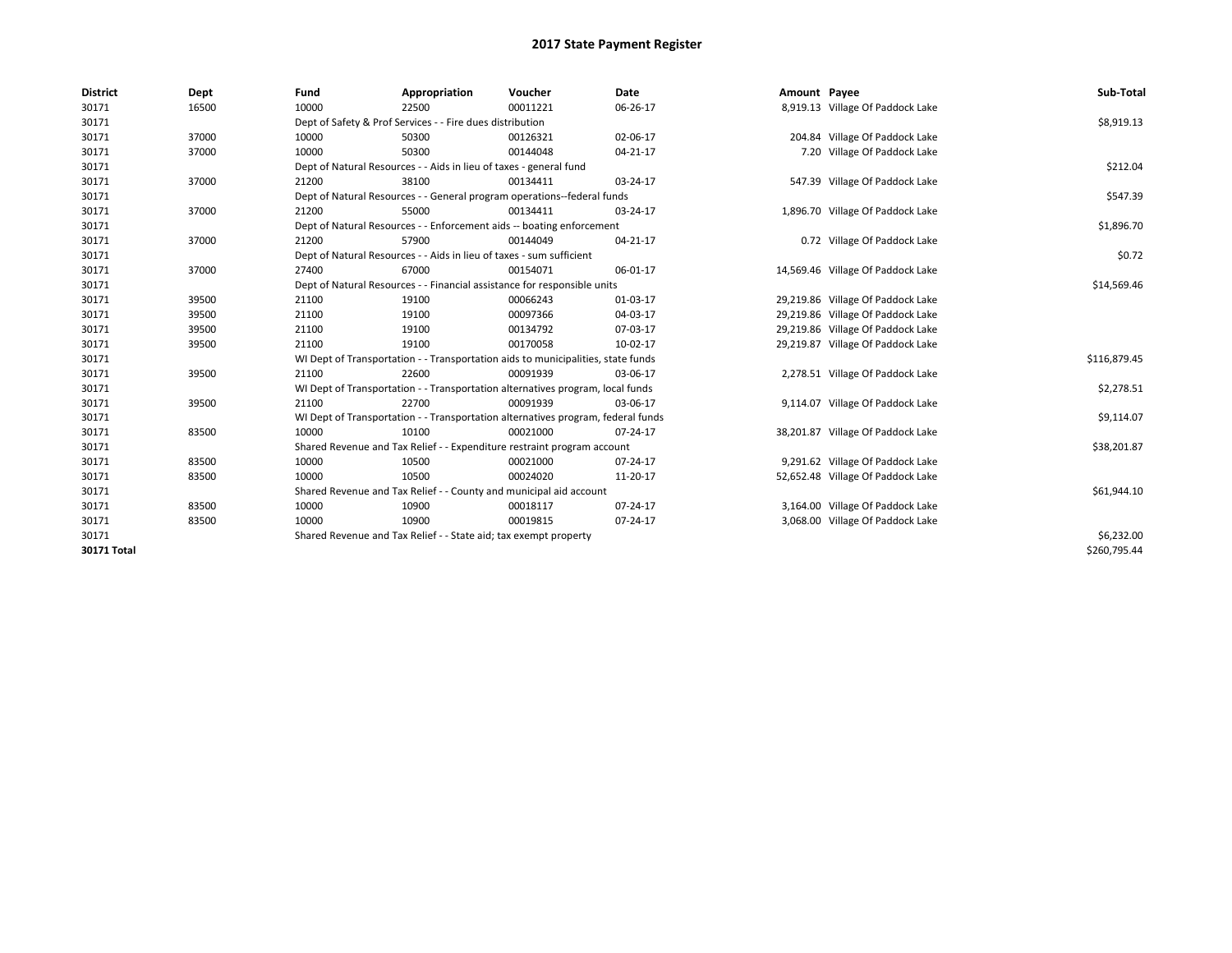| <b>District</b> | Dept  | Fund  | Appropriation                                                                    | Voucher  | Date                                                                                            | Amount Payee |                                          | Sub-Total    |
|-----------------|-------|-------|----------------------------------------------------------------------------------|----------|-------------------------------------------------------------------------------------------------|--------------|------------------------------------------|--------------|
| 30174           | 11500 | 27400 | 77800                                                                            | 00019211 | 03-03-17                                                                                        |              | 12,245.00 Village Of Pleasant Prairie    |              |
| 30174           |       |       | Dept of Ag, Trade & Cons Protc - - CLEAN SWEEP GRANTS                            |          |                                                                                                 |              |                                          | \$12,245.00  |
| 30174           | 16500 | 10000 | 22500                                                                            | 00011222 | 06-26-17                                                                                        |              | 122,590.55 Village Of Pleasant Prairie   |              |
| 30174           |       |       | Dept of Safety & Prof Services - - Fire dues distribution                        |          |                                                                                                 |              |                                          | \$122,590.55 |
| 30174           | 37000 | 10000 | 50300                                                                            | 00126192 | 02-06-17                                                                                        |              | 77,191.49 Village Of Pleasant Prairie    |              |
| 30174           | 37000 | 10000 | 50300                                                                            | 00126193 | 02-06-17                                                                                        |              | 5,426.50 Village Of Pleasant Prairie     |              |
| 30174           | 37000 | 10000 | 50300                                                                            | 00143673 | 04-21-17                                                                                        |              | 2,620.74 Village Of Pleasant Prairie     |              |
| 30174           |       |       | Dept of Natural Resources - - Aids in lieu of taxes - general fund               |          |                                                                                                 |              |                                          | \$85,238.73  |
| 30174           | 37000 | 27400 | 67000                                                                            | 00154693 | 06-01-17                                                                                        |              | 45,855.72 Village Of Pleasant Prairie    |              |
| 30174           |       |       | Dept of Natural Resources - - Financial assistance for responsible units         |          |                                                                                                 |              |                                          | \$45,855.72  |
| 30174           | 39500 | 21100 | 17400                                                                            | 00186690 | 11-02-17                                                                                        |              | 14,157.40 Village Of Pleasant Prairie    |              |
| 30174           |       |       | WI Dept of Transportation - - Disaster damage aids, state funds                  |          |                                                                                                 |              |                                          | \$14,157.40  |
| 30174           | 39500 | 21100 | 18500                                                                            | 00166467 | 09-20-17                                                                                        |              | 3,939.00 Village Of Pleasant Prairie     |              |
| 30174           |       |       | WI Dept of Transportation - - Highway safety, local assistance, federal funds    |          |                                                                                                 |              |                                          | \$3,939.00   |
| 30174           | 39500 | 21100 | 19100                                                                            | 00066244 | 01-03-17                                                                                        |              | 184,762.02 Village Of Pleasant Prairie   |              |
| 30174           | 39500 | 21100 | 19100                                                                            | 00097367 | 04-03-17                                                                                        |              | 184,762.02 Village Of Pleasant Prairie   |              |
| 30174           | 39500 | 21100 | 19100                                                                            | 00134793 | 07-03-17                                                                                        |              | 184,762.02 Village Of Pleasant Prairie   |              |
| 30174           | 39500 | 21100 | 19100                                                                            | 00170059 | 10-02-17                                                                                        |              | 184,762.03 Village Of Pleasant Prairie   |              |
| 30174           |       |       | WI Dept of Transportation - - Transportation aids to municipalities, state funds |          |                                                                                                 |              |                                          | \$739,048.09 |
| 30174           | 39500 | 21100 | 27800                                                                            | 00090450 | 03-01-17                                                                                        |              | 29,742.59 Village Of Pleasant Prairie    |              |
| 30174           |       |       | WI Dept of Transportation - - Local roads improvement program, state funds       |          |                                                                                                 |              |                                          | \$29,742.59  |
| 30174           | 39500 | 21100 | 36300                                                                            | 00078365 | $01 - 24 - 17$                                                                                  |              | 16.77 Village Of Pleasant Prairie        |              |
| 30174           |       |       | WI Dept of Transportation - - State highway rehabilitation, state funds          |          |                                                                                                 |              |                                          | \$16.77      |
| 30174           | 39500 | 21100 | 36800                                                                            | 00073223 | 01-12-17                                                                                        |              | 1,371.83 Village Of Pleasant Prairie     |              |
| 30174           | 39500 | 21100 | 36800                                                                            | 00084010 | 02-08-17                                                                                        |              | 1,067.04 Village Of Pleasant Prairie     |              |
| 30174           | 39500 | 21100 | 36800                                                                            | 00092400 | 03-07-17                                                                                        |              | 1,134.03 Village Of Pleasant Prairie     |              |
| 30174           | 39500 | 21100 | 36800                                                                            | 00103741 | 04-07-17                                                                                        |              | 1,114.89 Village Of Pleasant Prairie     |              |
| 30174           | 39500 | 21100 | 36800                                                                            | 00112012 | 05-02-17                                                                                        |              | 1,201.02 Village Of Pleasant Prairie     |              |
| 30174           | 39500 | 21100 | 36800                                                                            | 00124275 | 06-05-17                                                                                        |              | 1,344.57 Village Of Pleasant Prairie     |              |
| 30174           | 39500 | 21100 | 36800                                                                            | 00142152 | 06-30-17                                                                                        |              | 1,535.97 Village Of Pleasant Prairie     |              |
| 30174           | 39500 | 21100 | 36800                                                                            | 00151312 | 08-07-17                                                                                        |              | 1,545.54 Village Of Pleasant Prairie     |              |
| 30174           | 39500 | 21100 | 36800                                                                            | 00165361 | 09-15-17                                                                                        |              | 1,823.07 Village Of Pleasant Prairie     |              |
| 30174           | 39500 | 21100 | 36800                                                                            | 00175981 | 10-06-17                                                                                        |              | 1,525.49 Village Of Pleasant Prairie     |              |
| 30174           | 39500 | 21100 | 36800                                                                            | 00189073 | 11-07-17                                                                                        |              | 1,373.28 Village Of Pleasant Prairie     |              |
| 30174           | 39500 | 21100 | 36800                                                                            | 00198163 | 12-05-17                                                                                        |              |                                          |              |
| 30174           |       |       | WI Dept of Transportation - - Routine maintenance activities, state funds        |          |                                                                                                 |              | 1,421.13 Village Of Pleasant Prairie     | \$16,457.86  |
| 30174           | 43500 | 10000 | 11900                                                                            | 00152339 | 09-01-17                                                                                        |              | 4,201.24 Village Of Pleasant Prairie     |              |
|                 |       |       |                                                                                  |          |                                                                                                 |              |                                          |              |
| 30174           |       |       | Department of Health Services - - Emergency medical services; aids               |          |                                                                                                 |              |                                          | \$4,201.24   |
| 30174           | 43500 | 00005 | 16300                                                                            | 01LGS    | 11-17-17                                                                                        |              | 10,188.68 Village Of Pleasant Prairie    |              |
| 30174           |       |       | Department of Health Services - - Guardianship grant program                     |          |                                                                                                 |              |                                          | \$10,188.68  |
| 30174           | 45500 | 10000 | 23100                                                                            | 00039620 | 12-22-17                                                                                        |              | 4,320.00 Village Of Pleasant Prairie     |              |
| 30174           |       |       | Department of Justice - - Law enforcement training fund, local assistance        |          |                                                                                                 |              |                                          | \$4,320.00   |
| 30174           | 50500 | 10000 | 17400                                                                            | 00047442 | 04-28-17                                                                                        |              | 46,948.00 Village Of Pleasant Prairie    |              |
| 30174           |       |       |                                                                                  |          | Department of Administration - - High-voltage transmission line annual impact fee distributions |              |                                          | \$46,948.00  |
| 30174           | 83500 | 10000 | 10500                                                                            | 00021001 | 07-24-17                                                                                        |              | 25,774.04 Village Of Pleasant Prairie    |              |
| 30174           | 83500 | 10000 | 10500                                                                            | 00024021 | 11-20-17                                                                                        |              | 135,864.18 Village Of Pleasant Prairie   |              |
| 30174           |       |       | Shared Revenue and Tax Relief - - County and municipal aid account               |          |                                                                                                 |              |                                          | \$161,638.22 |
| 30174           | 83500 | 10000 | 10900                                                                            | 00018118 | 07-24-17                                                                                        |              | 42,913.00 Village Of Pleasant Prairie    |              |
| 30174           | 83500 | 10000 | 10900                                                                            | 00019816 | $07 - 24 - 17$                                                                                  |              | 332,485.00 Village Of Pleasant Prairie   |              |
| 30174           |       |       | Shared Revenue and Tax Relief - - State aid; tax exempt property                 |          |                                                                                                 |              |                                          | \$375,398.00 |
| 30174           | 83500 | 10000 | 11000                                                                            | 00021001 | 07-24-17                                                                                        |              | 277,981.99 Village Of Pleasant Prairie   |              |
| 30174           | 83500 | 10000 | 11000                                                                            | 00024021 | 11-20-17                                                                                        |              | 1,583,584.63 Village Of Pleasant Prairie |              |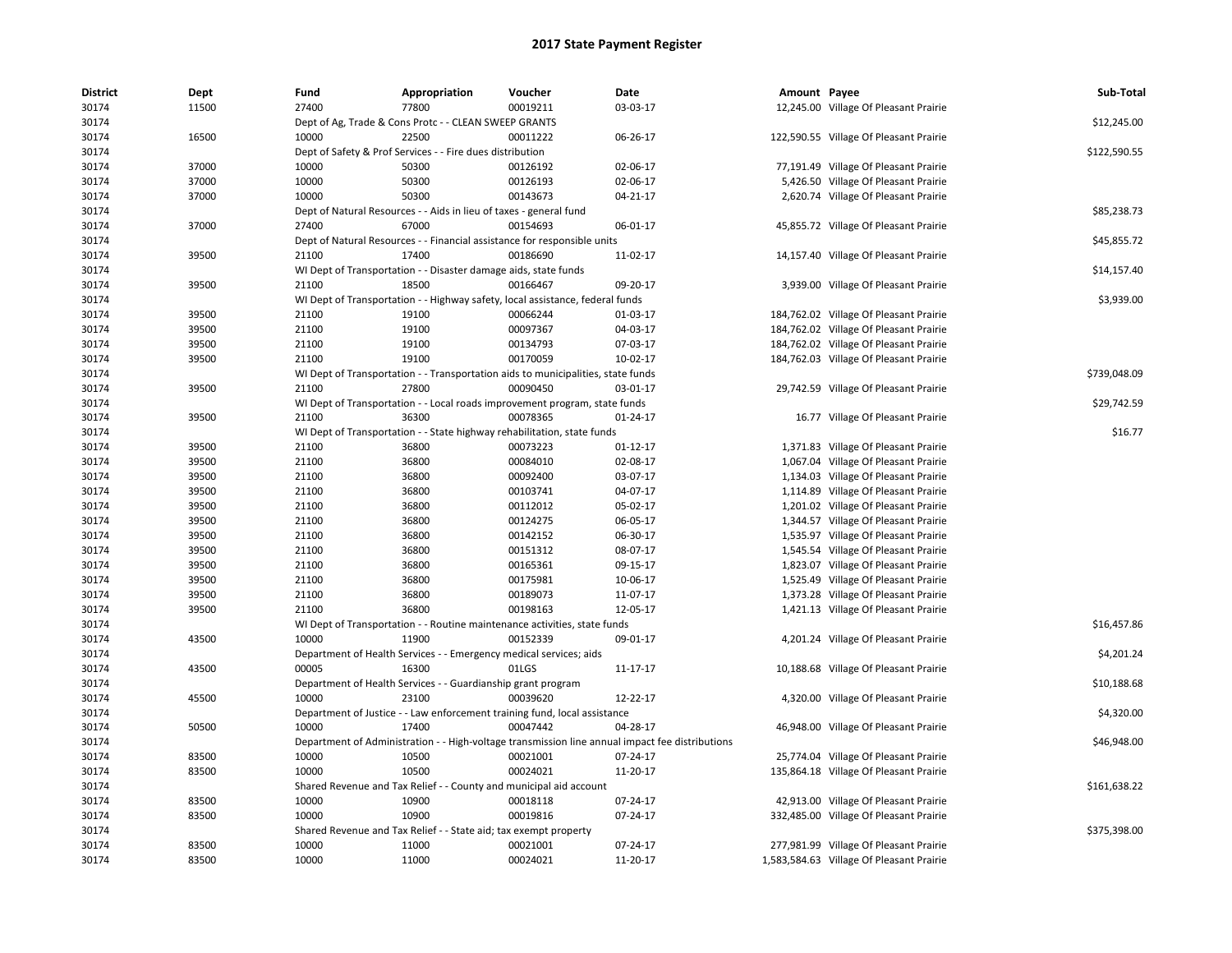| <b>District</b> | Dept  | Fund  | Appropriation                                                                    | Voucher  | Date     | Amount Payee |                                          | Sub-Total      |  |
|-----------------|-------|-------|----------------------------------------------------------------------------------|----------|----------|--------------|------------------------------------------|----------------|--|
| 30174           |       |       | Shared Revenue and Tax Relief - - Public utility distribution account            |          |          |              |                                          |                |  |
| 30174           | 83500 | 10000 | 30200                                                                            | 00020103 | 07-24-17 |              | 475,378.70 Village Of Pleasant Prairie   |                |  |
| 30174           | 83500 | 10000 | 30200                                                                            | 00022148 | 07-24-17 |              | 4,633,413.28 Village Of Pleasant Prairie |                |  |
| 30174           |       |       | Shared Revenue and Tax Relief - - School levy tax credit and first dollar credit |          |          |              |                                          | \$5,108,791.98 |  |
| 30174           | 83500 | 10000 | 50100                                                                            | 00015292 | 01-31-17 |              | 1,924.67 Village Of Pleasant Prairie     |                |  |
| 30174           |       |       | Shared Revenue and Tax Relief - - Payments for municipal services                |          |          |              |                                          | \$1,924.67     |  |
| 30174           | 83500 | 52100 | 36300                                                                            | 00015856 | 03-27-17 |              | 47,989.44 Village Of Pleasant Prairie    |                |  |
| 30174           | 83500 | 52100 | 36300                                                                            | 00016153 | 03-27-17 |              | 704,770.00 Village Of Pleasant Prairie   |                |  |
| 30174           |       |       | Shared Revenue and Tax Relief - - Lottery and gaming credit                      |          |          |              |                                          |                |  |
| 30174 Total     |       |       |                                                                                  |          |          |              |                                          | \$9,397,028.56 |  |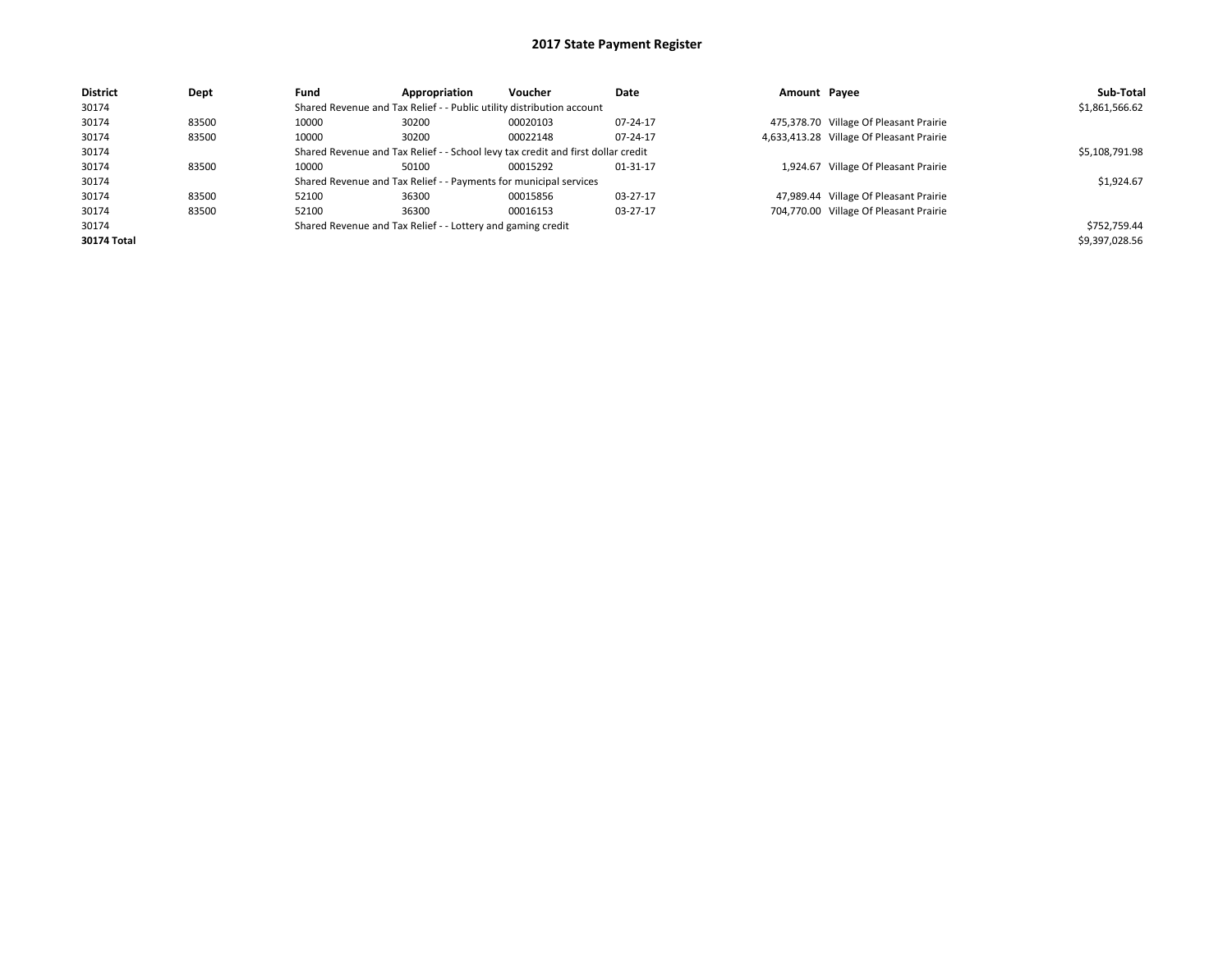| <b>District</b> | Dept  | Fund  | Appropriation                                                                    | Voucher  | <b>Date</b>                                                                                        | Amount Payee |                                  | Sub-Total    |
|-----------------|-------|-------|----------------------------------------------------------------------------------|----------|----------------------------------------------------------------------------------------------------|--------------|----------------------------------|--------------|
| 30181           | 16500 | 10000 | 22500                                                                            | 00011223 | 06-26-17                                                                                           |              | 6,997.65 Village Of Silver Lake  |              |
| 30181           |       |       | Dept of Safety & Prof Services - - Fire dues distribution                        |          |                                                                                                    |              |                                  | \$6,997.65   |
| 30181           | 37000 | 21200 | 38100                                                                            | 00134412 | 03-24-17                                                                                           |              | 703.64 Village Of Silver Lake    |              |
| 30181           |       |       | Dept of Natural Resources - - General program operations--federal funds          |          |                                                                                                    |              |                                  | \$703.64     |
| 30181           | 37000 | 21200 | 55000                                                                            | 00134412 | 03-24-17                                                                                           |              | 2,438.10 Village Of Silver Lake  |              |
| 30181           |       |       | Dept of Natural Resources - - Enforcement aids -- boating enforcement            |          |                                                                                                    |              |                                  | \$2,438.10   |
| 30181           | 37000 | 27400 | 67000                                                                            | 00154415 | 06-01-17                                                                                           |              | 7,277.99 Village Of Silver Lake  |              |
| 30181           |       |       | Dept of Natural Resources - - Financial assistance for responsible units         |          |                                                                                                    |              |                                  | \$7,277.99   |
| 30181           | 39500 | 21100 | 19100                                                                            | 00066245 | 01-03-17                                                                                           |              | 17,680.53 Village Of Silver Lake |              |
| 30181           | 39500 | 21100 | 19100                                                                            | 00097368 | 04-03-17                                                                                           |              | 17,680.53 Village Of Silver Lake |              |
| 30181           | 39500 | 21100 | 19100                                                                            | 00134794 | 07-03-17                                                                                           |              | 17,680.53 Village Of Silver Lake |              |
| 30181           | 39500 | 21100 | 19100                                                                            | 00170060 | 10-02-17                                                                                           |              | 17,680.56 Village Of Silver Lake |              |
| 30181           |       |       | WI Dept of Transportation - - Transportation aids to municipalities, state funds |          |                                                                                                    |              |                                  | \$70,722.15  |
| 30181           | 46500 | 10000 | 30500                                                                            | 00021312 | 01-26-17                                                                                           |              | 0.43 Village Of Silver Lake      |              |
| 30181           |       |       |                                                                                  |          | Department of Military Affairs - - Disaster recovery aid; public health emergency quarantine costs |              |                                  | \$0.43       |
| 30181           | 46500 | 10000 | 34200                                                                            | 00021312 | 01-26-17                                                                                           |              | 2.57 Village Of Silver Lake      |              |
| 30181           |       |       | Department of Military Affairs - - Federal aid, local assistance                 |          |                                                                                                    |              |                                  | \$2.57       |
| 30181           | 83500 | 10000 | 10100                                                                            | 00021002 | 07-24-17                                                                                           |              | 15,480.80 Village Of Silver Lake |              |
| 30181           |       |       | Shared Revenue and Tax Relief - - Expenditure restraint program account          |          |                                                                                                    |              |                                  | \$15,480.80  |
| 30181           | 83500 | 10000 | 10500                                                                            | 00021002 | 07-24-17                                                                                           |              | 8,998.12 Village Of Silver Lake  |              |
| 30181           | 83500 | 10000 | 10500                                                                            | 00024022 | 11-20-17                                                                                           |              | 50,987.36 Village Of Silver Lake |              |
| 30181           |       |       | Shared Revenue and Tax Relief - - County and municipal aid account               |          |                                                                                                    |              |                                  | \$59,985.48  |
| 30181           | 83500 | 10000 | 10900                                                                            | 00018119 | 07-24-17                                                                                           |              | 266.00 Village Of Silver Lake    |              |
| 30181           |       |       | Shared Revenue and Tax Relief - - State aid; tax exempt property                 |          |                                                                                                    |              |                                  | \$266.00     |
| 30181           | 83500 | 10000 | 11000                                                                            | 00021002 | 07-24-17                                                                                           |              | 1.98 Village Of Silver Lake      |              |
| 30181           |       |       | Shared Revenue and Tax Relief - - Public utility distribution account            |          |                                                                                                    |              |                                  | \$1.98       |
| 30181           | 83500 | 52100 | 36300                                                                            | 00015857 | 03-27-17                                                                                           |              | 3,292.57 Village Of Silver Lake  |              |
| 30181           |       |       | Shared Revenue and Tax Relief - - Lottery and gaming credit                      |          |                                                                                                    |              |                                  | \$3,292.57   |
| 30181 Total     |       |       |                                                                                  |          |                                                                                                    |              |                                  | \$167,169.36 |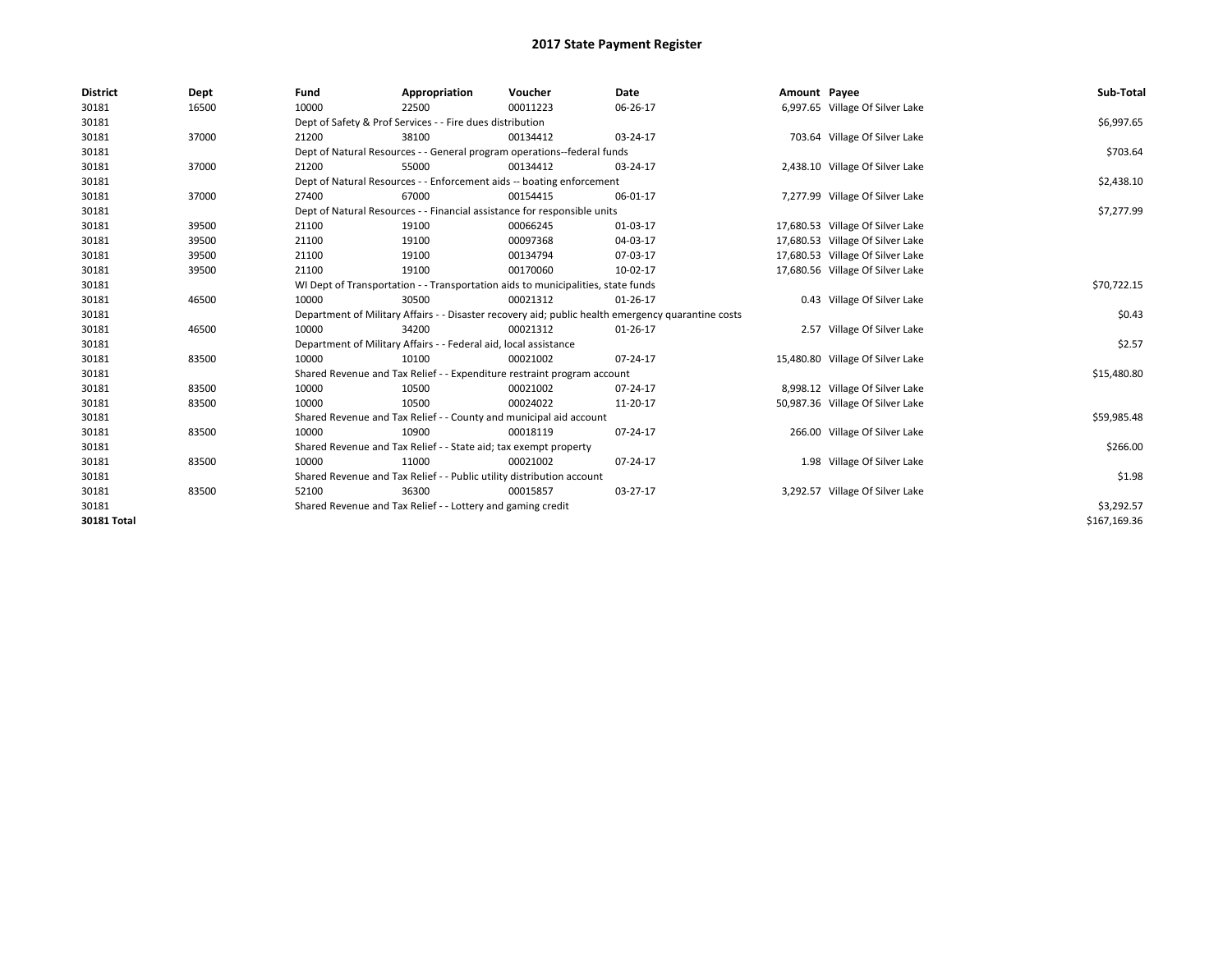| <b>District</b> | Dept  | Fund  | Appropriation                                                         | Voucher                                                                          | Date     | Amount Payee |                              | Sub-Total    |
|-----------------|-------|-------|-----------------------------------------------------------------------|----------------------------------------------------------------------------------|----------|--------------|------------------------------|--------------|
| 30182           | 16500 | 10000 | 22500                                                                 | 00012421                                                                         | 06-30-17 |              | 26,772.70 Somers, Village of |              |
| 30182           |       |       | Dept of Safety & Prof Services - - Fire dues distribution             |                                                                                  |          |              |                              | \$26,772.70  |
| 30182           | 37000 | 27400 | 67000                                                                 | 00154514                                                                         | 06-01-17 |              | 29,726.86 Somers, Village of |              |
| 30182           |       |       |                                                                       | Dept of Natural Resources - - Financial assistance for responsible units         |          |              |                              | \$29,726.86  |
| 30182           | 39500 | 21100 | 17400                                                                 | 00202322                                                                         | 12-21-17 |              | 97,304.53 Somers, Village of |              |
| 30182           |       |       | WI Dept of Transportation - - Disaster damage aids, state funds       |                                                                                  |          |              |                              | \$97,304.53  |
| 30182           | 39500 | 21100 | 19100                                                                 | 00066246                                                                         | 01-03-17 |              | 20,697.99 Somers, Village of |              |
| 30182           | 39500 | 21100 | 19100                                                                 | 00097369                                                                         | 04-03-17 |              | 20,697.99 Somers, Village of |              |
| 30182           | 39500 | 21100 | 19100                                                                 | 00134795                                                                         | 07-03-17 |              | 20,697.99 Somers, Village of |              |
| 30182           | 39500 | 21100 | 19100                                                                 | 00170061                                                                         | 10-02-17 |              | 20,697.99 Somers, Village of |              |
| 30182           |       |       |                                                                       | WI Dept of Transportation - - Transportation aids to municipalities, state funds |          |              |                              | \$82,791.96  |
| 30182           | 43500 | 10000 | 11900                                                                 | 00167660                                                                         | 11-10-17 |              | 5,945.58 Somers, Village of  |              |
| 30182           |       |       | Department of Health Services - - Emergency medical services; aids    |                                                                                  |          |              |                              | \$5,945.58   |
| 30182           | 43500 | 00005 | 16300                                                                 | 01LGS                                                                            | 11-17-17 |              | 3,905.66 Somers, Village of  |              |
| 30182           |       |       | Department of Health Services - - Guardianship grant program          |                                                                                  |          |              |                              | \$3,905.66   |
| 30182           | 83500 | 10000 | 10500                                                                 | 00021003                                                                         | 07-24-17 |              | 16,121.53 Somers, Village of |              |
| 30182           | 83500 | 10000 | 10500                                                                 | 00024023                                                                         | 11-20-17 |              | 87,449.68 Somers, Village of |              |
| 30182           |       |       |                                                                       | Shared Revenue and Tax Relief - - County and municipal aid account               |          |              |                              | \$103,571.21 |
| 30182           | 83500 | 10000 | 10900                                                                 | 00018120                                                                         | 07-24-17 |              | 3,227.00 Somers, Village of  |              |
| 30182           |       |       | Shared Revenue and Tax Relief - - State aid; tax exempt property      |                                                                                  |          |              |                              | \$3,227.00   |
| 30182           | 83500 | 10000 | 11000                                                                 | 00021003                                                                         | 07-24-17 |              | 4,415.39 Somers, Village of  |              |
| 30182           | 83500 | 10000 | 11000                                                                 | 00024023                                                                         | 11-20-17 |              | 30,420.94 Somers, Village of |              |
| 30182           |       |       | Shared Revenue and Tax Relief - - Public utility distribution account |                                                                                  |          |              |                              | \$34,836.33  |
| 30182           | 83500 | 52100 | 36300                                                                 | 00015858                                                                         | 03-27-17 |              | 17,535.36 Somers, Village of |              |
| 30182           |       |       | Shared Revenue and Tax Relief - - Lottery and gaming credit           |                                                                                  |          |              |                              | \$17,535.36  |
| 30182 Total     |       |       |                                                                       |                                                                                  |          |              |                              | \$405,617.19 |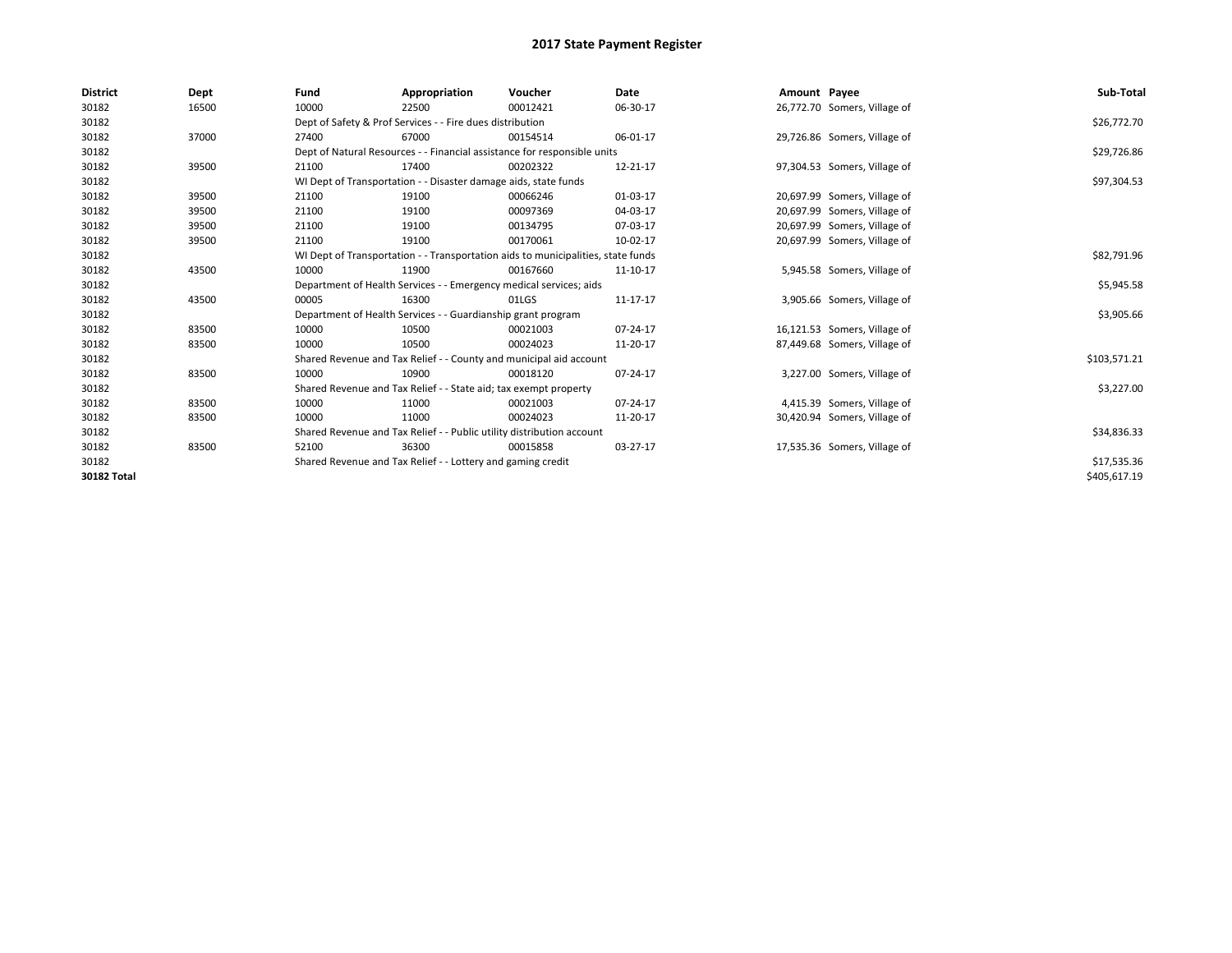| <b>District</b> | Dept  | Fund  | Appropriation                                                                      | Voucher  | Date                                                                                                         | Amount Payee |                                 | Sub-Total    |  |  |
|-----------------|-------|-------|------------------------------------------------------------------------------------|----------|--------------------------------------------------------------------------------------------------------------|--------------|---------------------------------|--------------|--|--|
| 30186           | 16500 | 10000 | 22500                                                                              | 00011224 | 06-26-17                                                                                                     |              | 23,115.86 Village Of Twin Lakes |              |  |  |
| 30186           |       |       | Dept of Safety & Prof Services - - Fire dues distribution                          |          |                                                                                                              |              |                                 | \$23,115.86  |  |  |
| 30186           | 37000 | 10000 | 50300                                                                              | 00138917 | 04-06-17                                                                                                     |              | 16,895.58 Village Of Twin Lakes |              |  |  |
| 30186           |       |       | Dept of Natural Resources - - Aids in lieu of taxes - general fund                 |          |                                                                                                              |              |                                 |              |  |  |
| 30186           | 37000 | 21200 | 16600                                                                              | 00157521 | 06-19-17                                                                                                     |              | 16.61 Village Of Twin Lakes     |              |  |  |
| 30186           |       |       | Dept of Natural Resources - - General program operations - state funds; forestry   |          |                                                                                                              |              |                                 | \$16.61      |  |  |
| 30186           | 37000 | 21200 | 38100                                                                              | 00134413 | 03-24-17                                                                                                     |              | 4,318.35 Village Of Twin Lakes  |              |  |  |
| 30186           |       |       | Dept of Natural Resources - - General program operations--federal funds            |          |                                                                                                              |              |                                 | \$4,318.35   |  |  |
| 30186           | 37000 | 21200 | 55000                                                                              | 00134413 | 03-24-17                                                                                                     |              | 14,963.10 Village Of Twin Lakes |              |  |  |
| 30186           |       |       | Dept of Natural Resources - - Enforcement aids -- boating enforcement              |          |                                                                                                              |              |                                 | \$14,963.10  |  |  |
| 30186           | 37000 | 21200 | 57100                                                                              | 00157521 | 06-19-17                                                                                                     |              | 7.60 Village Of Twin Lakes      |              |  |  |
| 30186           |       |       |                                                                                    |          | Dept of Natural Resources - - Resource aids -- county forests, forest croplands and managed forest land aids |              |                                 | \$7.60       |  |  |
| 30186           | 37000 | 21200 | 58900                                                                              | 00157521 | 06-19-17                                                                                                     |              | 76.38 Village Of Twin Lakes     |              |  |  |
| 30186           |       |       | Dept of Natural Resources - - Resource aids - distribution of closed acreage fees. |          |                                                                                                              |              |                                 | \$76.38      |  |  |
| 30186           | 37000 | 27400 | 67000                                                                              | 00154776 | 06-01-17                                                                                                     |              | 17,361.80 Village Of Twin Lakes |              |  |  |
| 30186           |       |       | Dept of Natural Resources - - Financial assistance for responsible units           |          |                                                                                                              |              |                                 | \$17,361.80  |  |  |
| 30186           | 39500 | 21100 | 18500                                                                              | 00132765 | 06-28-17                                                                                                     |              | 3,998.00 Village Of Twin Lakes  |              |  |  |
| 30186           | 39500 | 21100 | 18500                                                                              | 00163421 | 09-25-17                                                                                                     |              | 3,970.00 Village Of Twin Lakes  |              |  |  |
| 30186           |       |       | WI Dept of Transportation - - Highway safety, local assistance, federal funds      |          |                                                                                                              |              |                                 | \$7,968.00   |  |  |
| 30186           | 39500 | 21100 | 19100                                                                              | 00066247 | 01-03-17                                                                                                     |              | 66,961.59 Village Of Twin Lakes |              |  |  |
| 30186           | 39500 | 21100 | 19100                                                                              | 00097370 | 04-03-17                                                                                                     |              | 66,961.59 Village Of Twin Lakes |              |  |  |
| 30186           | 39500 | 21100 | 19100                                                                              | 00134796 | 07-03-17                                                                                                     |              | 66,961.59 Village Of Twin Lakes |              |  |  |
| 30186           | 39500 | 21100 | 19100                                                                              | 00170062 | 10-02-17                                                                                                     |              | 66,961.59 Village Of Twin Lakes |              |  |  |
| 30186           |       |       | WI Dept of Transportation - - Transportation aids to municipalities, state funds   |          |                                                                                                              |              |                                 | \$267,846.36 |  |  |
| 30186           | 39500 | 21100 | 27800                                                                              | 00084197 | 02-09-17                                                                                                     |              | 19,330.81 Village Of Twin Lakes |              |  |  |
| 30186           |       |       | WI Dept of Transportation - - Local roads improvement program, state funds         |          |                                                                                                              |              |                                 | \$19,330.81  |  |  |
| 30186           | 45500 | 10000 | 22100                                                                              | 00035965 | 10-13-17                                                                                                     |              | 10.00 Village Of Twin Lakes     |              |  |  |
| 30186           |       |       | Department of Justice - - Crime laboratories; deoxyribonucleic acid analysis       |          |                                                                                                              |              |                                 | \$10.00      |  |  |
| 30186           | 45500 | 10000 | 23100                                                                              | 00038580 | 12-07-17                                                                                                     |              | 2,720.00 Village Of Twin Lakes  |              |  |  |
| 30186           |       |       | Department of Justice - - Law enforcement training fund, local assistance          |          |                                                                                                              |              |                                 | \$2,720.00   |  |  |
| 30186           | 83500 | 10000 | 10500                                                                              | 00021004 | 07-24-17                                                                                                     |              | 8,884.87 Village Of Twin Lakes  |              |  |  |
| 30186           | 83500 | 10000 | 10500                                                                              | 00024024 | 11-20-17                                                                                                     |              | 54,540.91 Village Of Twin Lakes |              |  |  |
| 30186           |       |       | Shared Revenue and Tax Relief - - County and municipal aid account                 |          |                                                                                                              |              |                                 | \$63,425.78  |  |  |
| 30186           | 83500 | 10000 | 10900                                                                              | 00018121 | 07-24-17                                                                                                     |              | 421.00 Village Of Twin Lakes    |              |  |  |
| 30186           | 83500 | 10000 | 10900                                                                              | 00019817 | 07-24-17                                                                                                     |              | 3,243.00 Village Of Twin Lakes  |              |  |  |
| 30186           |       |       | Shared Revenue and Tax Relief - - State aid; tax exempt property                   |          |                                                                                                              |              |                                 | \$3,664.00   |  |  |
| 30186           | 83500 | 10000 | 11000                                                                              | 00021004 | 07-24-17                                                                                                     |              | 191.25 Village Of Twin Lakes    |              |  |  |
| 30186           | 83500 | 10000 | 11000                                                                              | 00024024 | 11-20-17                                                                                                     |              | 1,117.05 Village Of Twin Lakes  |              |  |  |
| 30186           |       |       | Shared Revenue and Tax Relief - - Public utility distribution account              |          |                                                                                                              |              |                                 | \$1,308.30   |  |  |
| 30186 Total     |       |       |                                                                                    |          |                                                                                                              |              |                                 | \$443,028.53 |  |  |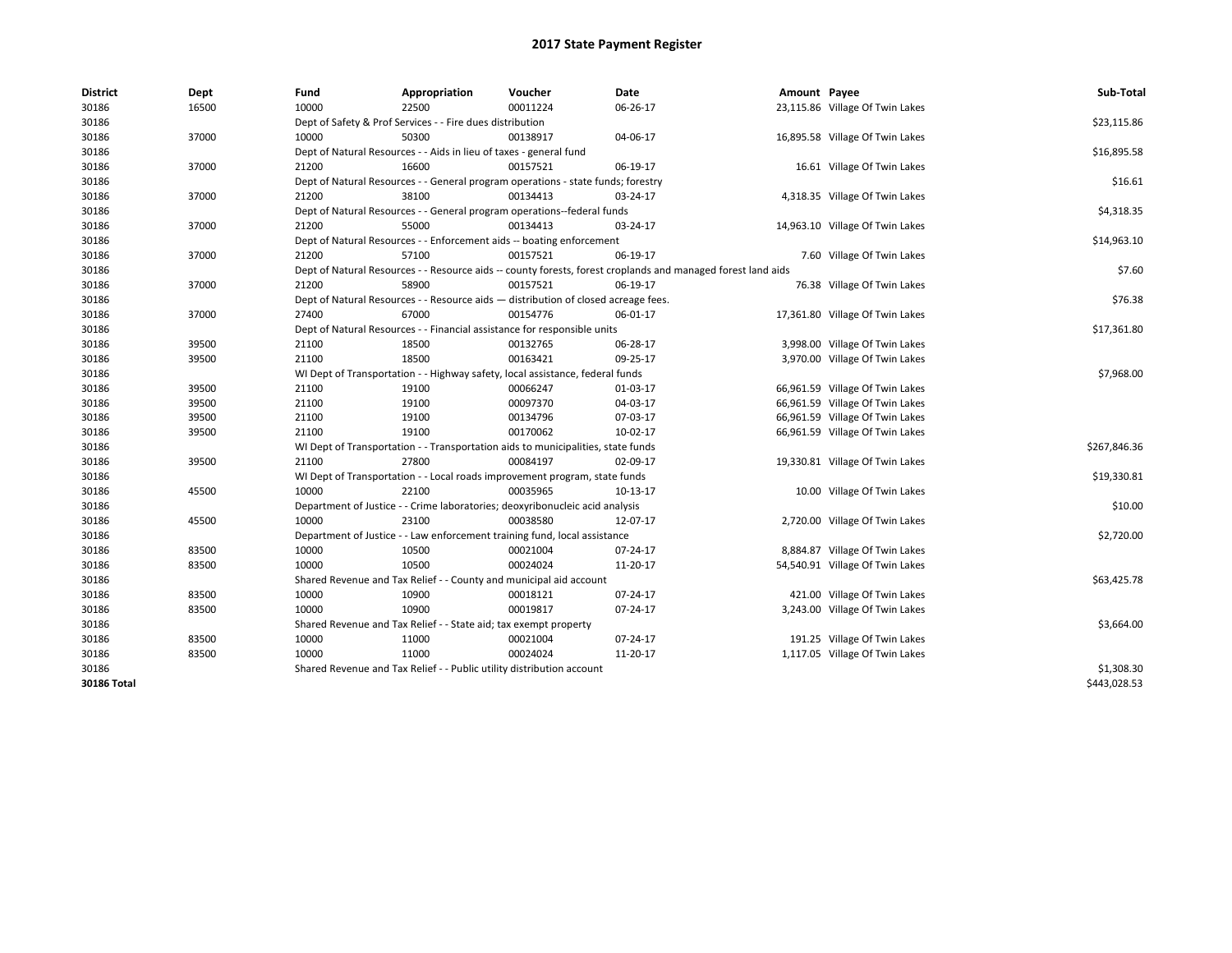| <b>District</b> | Dept  | Fund  | Appropriation                                                                    | Voucher  | Date                                                                                                     | Amount Payee |                               | Sub-Total      |
|-----------------|-------|-------|----------------------------------------------------------------------------------|----------|----------------------------------------------------------------------------------------------------------|--------------|-------------------------------|----------------|
| 30241           | 16500 | 10000 | 22500                                                                            | 00011225 | 06-26-17                                                                                                 |              | 246,741.85 Kenosha, City of   |                |
| 30241           |       |       | Dept of Safety & Prof Services - - Fire dues distribution                        |          |                                                                                                          |              |                               | \$246,741.85   |
| 30241           | 37000 | 10000 | 62100                                                                            | 00182116 | 09-21-17                                                                                                 |              | 16,961.71 Kenosha, City of    |                |
| 30241           |       |       | Dept of Natural Resources - - Brownfields revolving loan repayments              |          |                                                                                                          |              |                               | \$16,961.71    |
| 30241           | 37000 | 10000 | 68500                                                                            | 00162991 | 06-27-17                                                                                                 |              | 757,000.00 Kenosha, City of   |                |
| 30241           | 37000 | 10000 | 68500                                                                            | 00182116 | 09-21-17                                                                                                 |              | 183,038.29 Kenosha, City of   |                |
| 30241           |       |       | Dept of Natural Resources - - Federal brownfields revolving loan funds           |          |                                                                                                          |              |                               | \$940,038.29   |
| 30241           | 37000 | 10000 | 94100                                                                            | 00136505 | 03-27-17                                                                                                 |              | 45,000.00 Kenosha, City of    |                |
| 30241           |       |       | Dept of Natural Resources - - General program operations - federal funds         |          |                                                                                                          |              |                               | \$45,000.00    |
| 30241           | 37000 | 21200 | 58300                                                                            | 00136478 | 03-27-17                                                                                                 |              | 186,981.10 Kenosha, City of   |                |
| 30241           |       |       | Dept of Natural Resources - - Recreation and resource aids, federal funds        |          |                                                                                                          |              |                               | \$186,981.10   |
| 30241           | 37000 | 27400 | 27200                                                                            | 00171045 | 08-04-17                                                                                                 |              | 77,853.83 Kenosha, City of    |                |
| 30241           | 37000 | 27400 | 27200                                                                            | 00182116 | 09-21-17                                                                                                 |              | 33,377.97 Kenosha, City of    |                |
| 30241           | 37000 | 27400 | 27200                                                                            | 00184913 | 10-02-17                                                                                                 |              | 44,000.00 Kenosha, City of    |                |
| 30241           |       |       |                                                                                  |          | Dept of Natural Resources - - Solid waste management--environmental repair; spills; abandoned containers |              |                               | \$155,231.80   |
| 30241           | 37000 | 27400 | 67000                                                                            | 00154306 | 06-01-17                                                                                                 |              | 361,996.65 Kenosha, City of   |                |
| 30241           |       |       | Dept of Natural Resources - - Financial assistance for responsible units         |          |                                                                                                          |              |                               | \$361,996.65   |
| 30241           | 37000 | 27400 | 67300                                                                            | 00154306 | 06-01-17                                                                                                 |              | 25,504.06 Kenosha, City of    |                |
| 30241           |       |       | Dept of Natural Resources - - Recycling consolidation grants                     |          |                                                                                                          |              |                               | \$25,504.06    |
| 30241           | 37000 | 36300 | TA100                                                                            | 00117590 | 01-05-17                                                                                                 |              | 156,110.00 Kenosha, City of   |                |
| 30241           |       |       | Dept of Natural Resources - - LAND ACQUISITION                                   |          |                                                                                                          |              |                               | \$156,110.00   |
| 30241           | 39500 | 21100 | 16200                                                                            | 00067361 | 01-03-17                                                                                                 |              | 75,128.04 Kenosha, City of    |                |
| 30241           | 39500 | 21100 | 16200                                                                            | 00098484 | 04-03-17                                                                                                 |              | 75,128.04 Kenosha, City of    |                |
| 30241           | 39500 | 21100 | 16200                                                                            | 00135910 | 07-03-17                                                                                                 |              | 75,128.04 Kenosha, City of    |                |
| 30241           | 39500 | 21100 | 16200                                                                            | 00171176 | 10-02-17                                                                                                 |              | 75,128.07 Kenosha, City of    |                |
| 30241           |       |       | WI Dept of Transportation - - Connecting highways aids, state funds              |          |                                                                                                          |              |                               | \$300,512.19   |
| 30241           | 39500 | 21100 | 17500                                                                            | 00117048 | 05-17-17                                                                                                 |              | 72,947.00 Kenosha, City of    |                |
| 30241           |       |       | WI Dept of Transportation - - Paratransit aids                                   |          |                                                                                                          |              |                               | \$72,947.00    |
| 30241           | 39500 | 21100 | 17600                                                                            | 00125348 | 06-12-17                                                                                                 |              | 408,386.00 Kenosha, City of   |                |
| 30241           | 39500 | 21100 | 17600                                                                            | 00149672 | 08-08-17                                                                                                 |              | 49,520.00 Kenosha, City of    |                |
| 30241           | 39500 | 21100 | 17600                                                                            | 00154631 | 08-16-17                                                                                                 |              | 1,057,943.00 Kenosha, City of |                |
| 30241           |       |       | WI Dept of Transportation - - Tier B transit operating aids, state funds         |          |                                                                                                          |              |                               | \$1,515,849.00 |
| 30241           | 39500 | 21100 | 18500                                                                            | 00071265 | 01-06-17                                                                                                 |              | 2,041.17 Kenosha, City of     |                |
| 30241           | 39500 | 21100 | 18500                                                                            | 00073250 | 01-13-17                                                                                                 |              | 4,215.20 Kenosha, City of     |                |
| 30241           | 39500 | 21100 | 18500                                                                            | 00073251 | 01-13-17                                                                                                 |              | 2,570.98 Kenosha, City of     |                |
| 30241           | 39500 | 21100 | 18500                                                                            | 00073252 | 01-13-17                                                                                                 |              | 989.78 Kenosha, City of       |                |
| 30241           | 39500 | 21100 | 18500                                                                            | 00073269 | 01-13-17                                                                                                 |              | 4,845.08 Kenosha, City of     |                |
| 30241           | 39500 | 21100 | 18500                                                                            | 00093349 | 03-22-17                                                                                                 |              | 2,316.39 Kenosha, City of     |                |
| 30241           | 39500 | 21100 | 18500                                                                            | 00106100 | 04-19-17                                                                                                 |              | 936.15 Kenosha, City of       |                |
| 30241           | 39500 | 21100 | 18500                                                                            | 00106101 | 04-19-17                                                                                                 |              | 497.99 Kenosha, City of       |                |
| 30241           | 39500 | 21100 | 18500                                                                            | 00128459 | 06-28-17                                                                                                 |              | 4,481.72 Kenosha, City of     |                |
| 30241           | 39500 | 21100 | 18500                                                                            | 00128460 | 06-28-17                                                                                                 |              | 6,329.02 Kenosha, City of     |                |
| 30241           | 39500 | 21100 | 18500                                                                            | 00136711 | 06-30-17                                                                                                 |              | 4,182.59 Kenosha, City of     |                |
| 30241           | 39500 | 21100 | 18500                                                                            | 00161025 | 09-06-17                                                                                                 |              | 3,376.72 Kenosha, City of     |                |
| 30241           | 39500 | 21100 | 18500                                                                            | 00161026 | 09-06-17                                                                                                 |              | 3,807.27 Kenosha, City of     |                |
| 30241           | 39500 | 21100 | 18500                                                                            | 00165306 | 09-18-17                                                                                                 |              | 3,145.78 Kenosha, City of     |                |
| 30241           |       |       | WI Dept of Transportation - - Highway safety, local assistance, federal funds    |          |                                                                                                          |              |                               | \$43,735.84    |
| 30241           | 39500 | 21100 | 19100                                                                            | 00066248 | 01-03-17                                                                                                 |              | 728,417.75 Kenosha, City of   |                |
| 30241           | 39500 | 21100 | 19100                                                                            | 00097371 | 04-03-17                                                                                                 |              | 728,417.75 Kenosha, City of   |                |
| 30241           | 39500 | 21100 | 19100                                                                            | 00134797 | 07-03-17                                                                                                 |              | 728,417.75 Kenosha, City of   |                |
| 30241           | 39500 | 21100 | 19100                                                                            | 00170063 | 10-02-17                                                                                                 |              | 728,417.77 Kenosha, City of   |                |
| 30241           |       |       | WI Dept of Transportation - - Transportation aids to municipalities, state funds |          |                                                                                                          |              |                               | \$2,913,671.02 |
|                 |       |       |                                                                                  |          |                                                                                                          |              |                               |                |